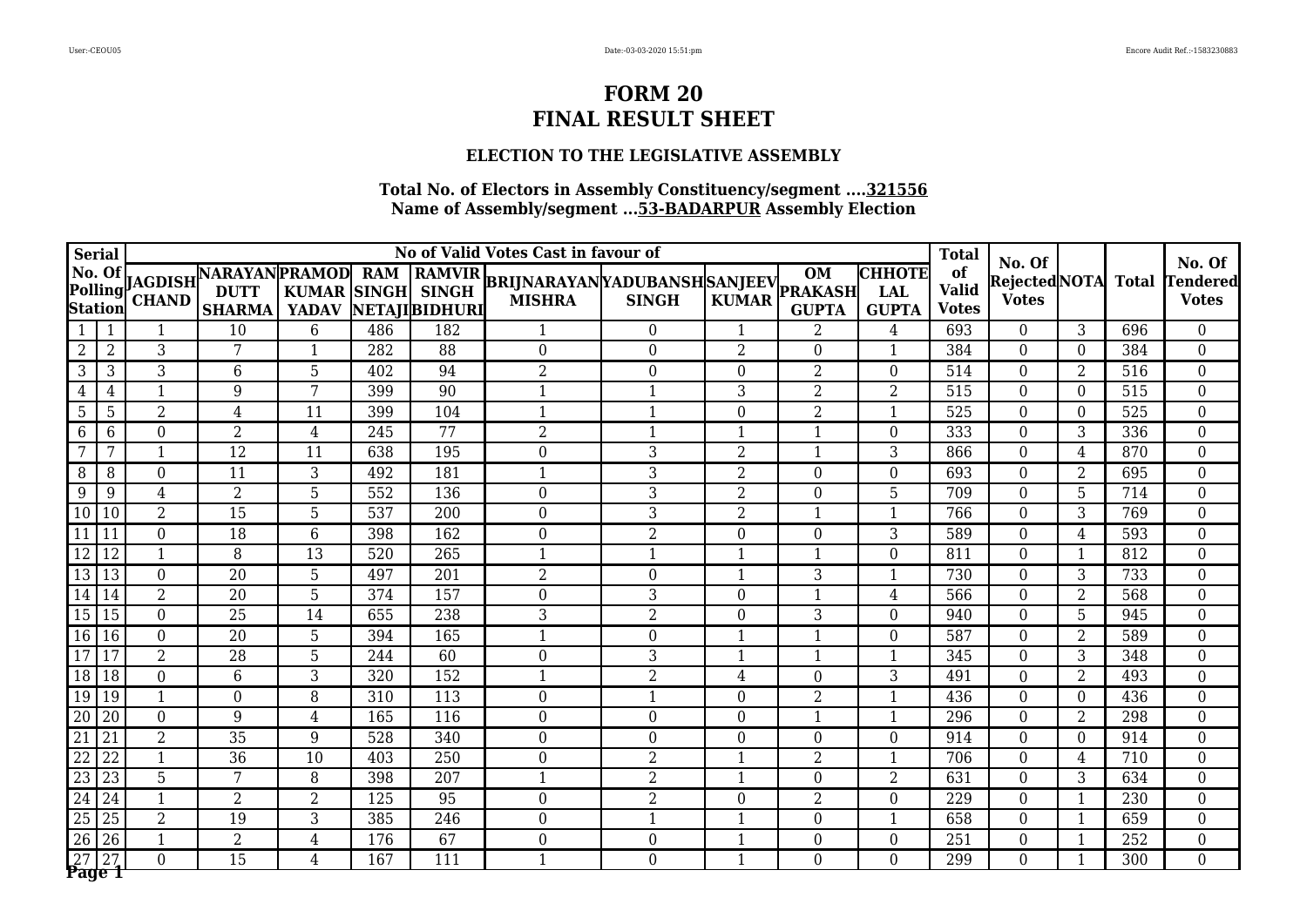### **ELECTION TO THE LEGISLATIVE ASSEMBLY**

|                 | <b>Serial</b>      |                  |                                               |                 |                            |                  | No of Valid Votes Cast in favour of                   |                  |                |                                             |                                             | <b>Total</b>                       |                                              |                  |     |                                           |
|-----------------|--------------------|------------------|-----------------------------------------------|-----------------|----------------------------|------------------|-------------------------------------------------------|------------------|----------------|---------------------------------------------|---------------------------------------------|------------------------------------|----------------------------------------------|------------------|-----|-------------------------------------------|
|                 |                    |                  | Polling JAGDISH NARAYAN PRAMOD ESTATION CHAND |                 | <b>RAM</b><br><b>SINGH</b> | NETAJIBIDHURI    | RAMVIR BRIJNARAYAN YADUBANSH SANJEEV<br><b>MISHRA</b> | <b>SINGH</b>     | <b>KUMAR</b>   | <b>OM</b><br><b>PRAKASH</b><br><b>GUPTA</b> | <b>СННОТЕ</b><br><b>LAL</b><br><b>GUPTA</b> | of<br><b>Valid</b><br><b>Votes</b> | No. Of<br>RejectedNOTA Total<br><b>Votes</b> |                  |     | No. Of<br><b>Tendered</b><br><b>Votes</b> |
|                 | $28 \mid 28$       | 1                | 14                                            | $\overline{0}$  | 468                        | 210              | $\boldsymbol{0}$                                      |                  |                | $\theta$                                    | $\boldsymbol{0}$                            | 695                                | $\Omega$                                     | $\overline{2}$   | 697 | $\overline{0}$                            |
| $\overline{29}$ | 29                 | $\mathbf{1}$     | $\overline{13}$                               | 5               | 306                        | 223              | $\mathbf{1}$                                          | $\mathbf{1}$     | $\Omega$       | $\theta$                                    | $\overline{3}$                              | 553                                | $\overline{0}$                               | $\overline{4}$   | 557 | $\overline{0}$                            |
|                 | 30 30              | $\mathbf{1}$     | 11                                            | 9               | 307                        | 149              | $\boldsymbol{0}$                                      | $\mathbf{1}$     | $\overline{0}$ | $\overline{2}$                              | $\boldsymbol{0}$                            | 480                                | $\overline{0}$                               | 1                | 481 | $\overline{0}$                            |
| $\overline{31}$ | 31                 | $\overline{0}$   | 9                                             | 9               | 400                        | 227              | $\mathbf{1}$                                          | 1                | $\Omega$       | $\theta$                                    | $\mathbf{1}$                                | 648                                | $\Omega$                                     | $\Omega$         | 648 | $\overline{0}$                            |
| $\overline{32}$ | 32                 | $\boldsymbol{0}$ | 9                                             | 4               | 325                        | 186              | $\overline{2}$                                        | $\boldsymbol{0}$ | $\Omega$       |                                             | 0                                           | 527                                | $\Omega$                                     |                  | 528 | $\boldsymbol{0}$                          |
| 33              | 33                 | $\overline{0}$   | 50                                            | $\overline{2}$  | 325                        | 314              | $\mathbf{1}$                                          | $\mathbf{1}$     | $\Omega$       | $\mathbf{1}$                                | $\boldsymbol{0}$                            | 694                                | $\Omega$                                     | 3                | 697 | $\overline{0}$                            |
| 34              | 34                 | $\mathbf{1}$     | $\overline{12}$                               | 3               | 319                        | $\overline{259}$ | $\boldsymbol{0}$                                      | $\overline{0}$   | $\Omega$       | $\overline{2}$                              | $\boldsymbol{0}$                            | 596                                | $\Omega$                                     | $\overline{2}$   | 598 | $\overline{0}$                            |
| 35              | 35                 | $\mathbf{1}$     | 89                                            | 5               | 201                        | 269              | $\mathbf{1}$                                          | $\overline{0}$   | $\Omega$       | $\mathbf{0}$                                | $\mathbf{0}$                                | 566                                | $\Omega$                                     | 4                | 570 | $\overline{0}$                            |
|                 | $36 \mid 36$       | $\overline{2}$   | 9                                             | $\overline{3}$  | 436                        | 162              | $\boldsymbol{0}$                                      | $\overline{3}$   | $\overline{4}$ | $\theta$                                    | $\mathbf{1}$                                | 620                                | $\Omega$                                     | $\overline{4}$   | 624 | $\overline{0}$                            |
| $\overline{37}$ | 37                 | 3                | 13                                            | 5               | 279                        | 127              | $\boldsymbol{0}$                                      | $\mathbf{1}$     | 1              | $\boldsymbol{0}$                            | $\boldsymbol{0}$                            | 429                                | $\overline{0}$                               | 2                | 431 | $\overline{0}$                            |
| $\overline{38}$ | $\overline{38}$    | $\mathbf{1}$     | $\overline{12}$                               | 8               | 483                        | 175              | $\mathbf{1}$                                          | $\overline{2}$   | 2              | 3                                           | $\mathbf{1}$                                | 688                                | $\overline{0}$                               | $\boldsymbol{0}$ | 688 | $\overline{0}$                            |
|                 | 39 39              | $\mathbf{1}$     | 14                                            | $\overline{12}$ | 453                        | 157              | $\overline{7}$                                        | 2                | 1              | -1                                          | $\mathbf{1}$                                | 649                                | $\Omega$                                     | -1               | 650 | $\boldsymbol{0}$                          |
| 40              | 40                 | $\boldsymbol{0}$ | $\overline{31}$                               | 4               | 307                        | 452              | $\mathbf{1}$                                          | $\overline{0}$   | $\Omega$       | $\mathbf{0}$                                | $\boldsymbol{0}$                            | 795                                | $\Omega$                                     |                  | 796 | $\overline{0}$                            |
| 41              | 41                 | $\overline{5}$   | 115                                           | 4               | 414                        | 320              | 3                                                     | 6                | 4              | -1                                          | 6                                           | 878                                | $\Omega$                                     | 5                | 883 | $\overline{0}$                            |
| $\overline{42}$ | 42                 | $\mathbf{1}$     | $\overline{37}$                               | 5               | $\overline{242}$           | 197              | $\boldsymbol{0}$                                      | $\overline{0}$   |                | $\Omega$                                    | $\mathbf{1}$                                | 484                                | $\Omega$                                     | $\mathbf{1}$     | 485 | $\overline{0}$                            |
| 43              | 43                 | $\overline{2}$   | $\overline{23}$                               | 5               | 385                        | 202              | 2                                                     | 4                | $\overline{2}$ | $\overline{2}$                              | 3                                           | 630                                | $\Omega$                                     | 3                | 633 | $\boldsymbol{0}$                          |
| 44              | 44                 | $\overline{3}$   | $\overline{31}$                               | 6               | 196                        | 174              | $\mathbf{1}$                                          | $\overline{0}$   | $\overline{0}$ | $\theta$                                    | $\overline{0}$                              | 411                                | $\Omega$                                     | 5                | 416 | $\overline{0}$                            |
| 45              | 45                 | $\overline{6}$   | 63                                            | 7               | 327                        | 128              | 3                                                     | $\overline{2}$   | 4              |                                             | $\overline{2}$                              | 543                                | $\Omega$                                     | $\boldsymbol{0}$ | 543 | $\overline{0}$                            |
| 46              | 46                 | $\overline{3}$   | 105                                           | 5               | 330                        | 116              | $\mathbf{1}$                                          | 1                |                |                                             | $\overline{3}$                              | 566                                | $\Omega$                                     | 3                | 569 | $\overline{0}$                            |
| 47              | 47                 | $\overline{2}$   | 87                                            | 6               | 363                        | 189              | 1                                                     | 1                | $\overline{2}$ | 4                                           | $\mathbf{1}$                                | 656                                | $\Omega$                                     | $\Omega$         | 656 | $\overline{0}$                            |
|                 | 48 48              | $\overline{2}$   | 42                                            | 3               | 416                        | 410              | $\mathbf{1}$                                          | $\mathbf{1}$     | $\overline{0}$ | $\mathbf{0}$                                | $\mathbf{1}$                                | 876                                | $\Omega$                                     | $\overline{2}$   | 878 | $\overline{0}$                            |
|                 | 49 49              | $\overline{3}$   | $\overline{23}$                               | 5               | 233                        | 346              | $\boldsymbol{0}$                                      | $\mathbf{1}$     | 1              |                                             | $\boldsymbol{0}$                            | 613                                | $\Omega$                                     | $\overline{2}$   | 615 | $\overline{0}$                            |
|                 | $50\overline{)50}$ | $\mathbf{1}$     | $\overline{19}$                               | $\overline{3}$  | $\overline{287}$           | 417              | $\overline{0}$                                        | $\overline{2}$   | 2              | $\Omega$                                    | $\overline{1}$                              | 732                                | $\Omega$                                     | -1               | 733 | $\overline{0}$                            |
| $\overline{51}$ | $\overline{51}$    | 3                | $\overline{42}$                               | $\overline{18}$ | 315                        | 546              | $\mathbf{1}$                                          | 1                |                | $\mathbf{0}$                                | $\mathbf{0}$                                | 927                                | $\Omega$                                     | 4                | 931 | $\overline{0}$                            |
| $\overline{52}$ | $\overline{52}$    | $\mathbf{1}$     | $\overline{22}$                               | $\overline{4}$  | 390                        | 481              | $\overline{4}$                                        | $\mathbf{1}$     | $\overline{0}$ | $\mathbf{0}$                                | $\boldsymbol{0}$                            | 903                                | $\overline{0}$                               | 11               | 914 | $\overline{0}$                            |
| 53              | 53                 | $\overline{4}$   | 43                                            | 6               | 301                        | 442              | $\mathbf{1}$                                          | $\boldsymbol{0}$ | $\overline{0}$ | $\boldsymbol{0}$                            | $\overline{2}$                              | 799                                | $\Omega$                                     | $\overline{2}$   | 801 | $\overline{0}$                            |
| 54              | 54<br>Page 2       | 3                | 34                                            | 4               | 326                        | 446              | 5                                                     | 4                | $\mathbf{1}$   | $\Omega$                                    | $\mathbf{1}$                                | 824                                | $\Omega$                                     | 5                | 829 | $\overline{0}$                            |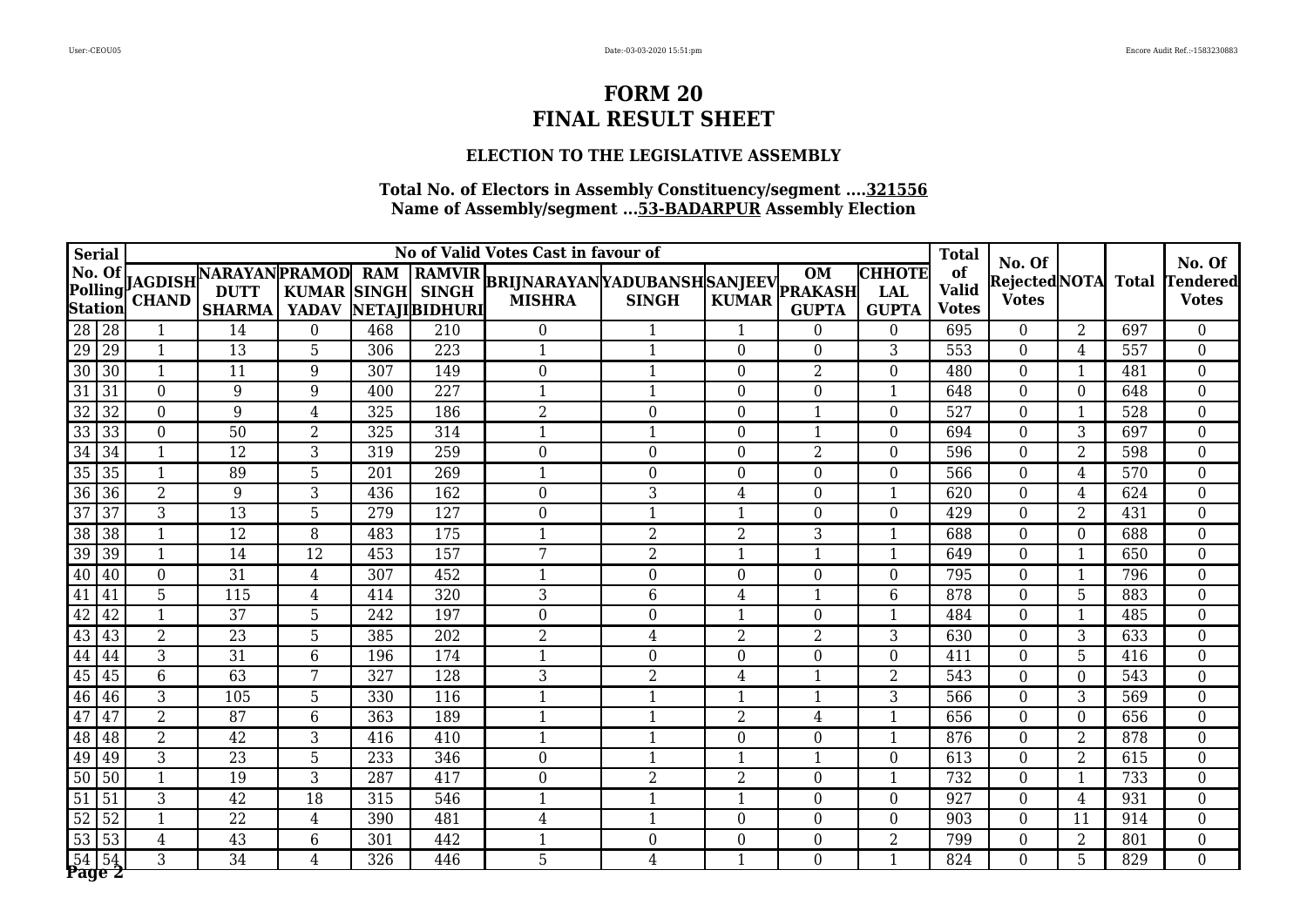### **ELECTION TO THE LEGISLATIVE ASSEMBLY**

|                 | <b>Serial</b>   |                |                                                                             |                         |                            |                  | No of Valid Votes Cast in favour of                          |                  |                |                                             |                                             | <b>Total</b>                       |                                        |                |                  |                                           |
|-----------------|-----------------|----------------|-----------------------------------------------------------------------------|-------------------------|----------------------------|------------------|--------------------------------------------------------------|------------------|----------------|---------------------------------------------|---------------------------------------------|------------------------------------|----------------------------------------|----------------|------------------|-------------------------------------------|
|                 | <b>Station</b>  |                | No. Of AGDISH NARAYAN PRAMOD<br>Polling CHAND SHAPMA VADAY<br><b>SHARMA</b> | <b>YADAV</b>            | <b>RAM</b><br><b>SINGH</b> | NETAJIBIDHURI    | <b>RAMVIR</b> BRIJNARAYAN YADUBANSH SANJEEV<br><b>MISHRA</b> | <b>SINGH</b>     | <b>KUMAR</b>   | <b>OM</b><br><b>PRAKASH</b><br><b>GUPTA</b> | <b>СННОТЕ</b><br><b>LAL</b><br><b>GUPTA</b> | of<br><b>Valid</b><br><b>Votes</b> | No. Of<br>RejectedNOTA<br><b>Votes</b> |                | <b>Total</b>     | No. Of<br><b>Tendered</b><br><b>Votes</b> |
|                 | 55 55           | $\overline{2}$ | 65                                                                          | $\overline{5}$          | 237                        | 464              | $\mathbf 1$                                                  |                  | $\Omega$       | $\overline{0}$                              | $\overline{2}$                              | 777                                | $\Omega$                               | $\overline{2}$ | 779              | $\overline{0}$                            |
|                 | 56 56           | $\mathbf{1}$   | 30                                                                          | $\overline{4}$          | 345                        | 518              | $\mathbf{1}$                                                 | $\overline{2}$   | $\Omega$       | $\mathbf{1}$                                | $\overline{2}$                              | 904                                | $\overline{0}$                         | 8              | 912              | $\overline{0}$                            |
| $\overline{57}$ | $\overline{57}$ | $\mathbf{1}$   | 28                                                                          | 5                       | 284                        | 494              | $\boldsymbol{0}$                                             | $\overline{2}$   | $\overline{0}$ | $\boldsymbol{0}$                            | $\overline{4}$                              | 818                                | $\Omega$                               | 8              | 826              | $\overline{0}$                            |
|                 | 58 58           | 1              | 24                                                                          | 9                       | 357                        | 446              | $\boldsymbol{0}$                                             | 4                | $\Omega$       | $\overline{2}$                              | $\mathbf{1}$                                | 844                                | $\Omega$                               | 4              | 848              | $\overline{0}$                            |
| 59              | 59              | $\overline{4}$ | 58                                                                          | 4                       | 273                        | 440              | $\boldsymbol{0}$                                             | $\boldsymbol{0}$ | $\Omega$       | $\theta$                                    | 1                                           | 780                                | $\Omega$                               | 6              | 786              | $\boldsymbol{0}$                          |
|                 | 60 60           | 8              | $\overline{42}$                                                             | $\overline{2}$          | 333                        | 473              | $\overline{2}$                                               | $\overline{0}$   | 1              | $\overline{2}$                              | $\overline{2}$                              | 865                                | $\Omega$                               | 7              | 872              | $\overline{0}$                            |
| $61$ 61         |                 | $\overline{3}$ | $\overline{22}$                                                             | 6                       | 456                        | 388              | $\overline{2}$                                               | $\overline{0}$   | -1             | $\mathbf{1}$                                | $\overline{2}$                              | 881                                | $\Omega$                               | $\overline{4}$ | 885              | $\overline{0}$                            |
| 62              | 62              | $\overline{3}$ | $\overline{22}$                                                             | 6                       | 331                        | 414              | $\overline{2}$                                               | $\overline{0}$   | $\Omega$       | $\mathbf{0}$                                | $\mathbf{1}$                                | 779                                | $\Omega$                               | 3              | 782              | $\overline{0}$                            |
|                 | 63 63           | $\overline{0}$ | $\overline{16}$                                                             | $\overline{3}$          | 391                        | 399              | $\boldsymbol{0}$                                             | $\mathbf{1}$     | $\Omega$       | $\mathbf{1}$                                | $\overline{1}$                              | 812                                | $\Omega$                               | $\overline{2}$ | 814              | $\overline{0}$                            |
| 64              | 64              | $6\,$          | 19                                                                          | 5                       | 372                        | 381              | $\boldsymbol{2}$                                             | 3                | 1              | $\boldsymbol{0}$                            | $\boldsymbol{2}$                            | 791                                | $\overline{0}$                         | 7              | 798              | $\overline{0}$                            |
| 65              | 65              | $\overline{3}$ | 58                                                                          | 7                       | 189                        | 324              | $\overline{2}$                                               | $\mathbf{1}$     | $\Omega$       | $\mathbf{1}$                                | $\boldsymbol{0}$                            | 585                                | $\overline{0}$                         | 3              | 588              | $\overline{0}$                            |
|                 | 66 66           | 6              | 76                                                                          | $\overline{13}$         | 204                        | 399              | $\boldsymbol{0}$                                             | 1                |                | $\overline{2}$                              | $\boldsymbol{0}$                            | $\overline{702}$                   | $\Omega$                               | 4              | 706              | $\boldsymbol{0}$                          |
| 67              | 67              | $\mathbf{1}$   | $\overline{28}$                                                             | 4                       | 335                        | 438              | $\mathbf{1}$                                                 | 4                | $\overline{2}$ | 3                                           | 5                                           | 821                                | $\Omega$                               |                | 822              | $\overline{0}$                            |
|                 | 68 68           | $\mathbf{1}$   | 36                                                                          | 11                      | 253                        | 418              | $\boldsymbol{0}$                                             | $\mathbf{1}$     | 1              | 3                                           | $\mathbf{1}$                                | 725                                | $\Omega$                               | 5              | 730              | $\overline{0}$                            |
|                 | $69$ 69         | $\overline{3}$ | $\overline{41}$                                                             | $\overline{\mathbf{1}}$ | 274                        | $\overline{371}$ | $\mathbf{1}$                                                 | $\overline{0}$   |                | $\overline{2}$                              | $\overline{1}$                              | 695                                | $\Omega$                               | $\Omega$       | 695              | $\overline{0}$                            |
| $\overline{70}$ | $\overline{70}$ | 1              | 15                                                                          | 4                       | 260                        | 453              | 2                                                            | $\overline{0}$   |                | $\overline{2}$                              | $\overline{2}$                              | 740                                | $\Omega$                               | 3              | 743              | $\boldsymbol{0}$                          |
| $\overline{71}$ | $\overline{71}$ | $\mathbf{1}$   | 7                                                                           | 8                       | $\overline{209}$           | $\overline{273}$ | $\mathbf{1}$                                                 | $\mathbf{1}$     | $\overline{2}$ | $\overline{1}$                              | $\overline{2}$                              | 505                                | $\Omega$                               | $\mathbf{1}$   | 506              | $\overline{0}$                            |
| $\overline{72}$ | $\overline{72}$ | $\mathbf{1}$   | 42                                                                          | 11                      | 362                        | 403              | $\boldsymbol{0}$                                             | 4                | $\Omega$       | 3                                           | $\mathbf{1}$                                | 827                                | $\Omega$                               | 3              | 830              | $\overline{0}$                            |
| $\overline{73}$ | 73              | $\overline{3}$ | 16                                                                          | 4                       | 230                        | 337              | $\boldsymbol{0}$                                             | 1                |                |                                             | $\overline{2}$                              | 595                                | $\Omega$                               | $\mathbf 1$    | 596              | $\overline{0}$                            |
| $\overline{74}$ | 74              | 1              | 9                                                                           | $\mathbf{1}$            | 185                        | 262              | 3                                                            | $\theta$         |                | $\overline{2}$                              | 1                                           | 465                                | $\Omega$                               | 4              | 469              | $\overline{0}$                            |
| $\overline{75}$ | 75              | $\overline{2}$ | $\overline{20}$                                                             | $\overline{23}$         | 289                        | 482              | 3                                                            | $\mathbf{1}$     | $\overline{2}$ | $\mathbf{0}$                                | $\mathbf{1}$                                | 823                                | $\Omega$                               | $\overline{2}$ | 825              | $\overline{0}$                            |
| $\overline{76}$ | 76              | $\mathbf{1}$   | 26                                                                          | 5                       | 316                        | 437              | $\overline{4}$                                               | $\mathbf 1$      | 1              |                                             | $\boldsymbol{0}$                            | 792                                | $\Omega$                               | $\overline{4}$ | 796              | $\overline{0}$                            |
| $\overline{77}$ | 77              | $\overline{3}$ | $\overline{50}$                                                             | $\mathbf{1}$            | $\overline{403}$           | 441              | $\overline{2}$                                               | $\mathbf{1}$     | $\Omega$       |                                             | $\overline{0}$                              | $\overline{902}$                   | $\Omega$                               | $\overline{3}$ | 905              | $\overline{0}$                            |
| $\overline{78}$ | $\overline{78}$ | $\overline{4}$ | 42                                                                          | 6                       | $\overline{347}$           | 495              | $\boldsymbol{0}$                                             | $\overline{2}$   | $\Omega$       | $\mathbf{1}$                                | $\mathbf{0}$                                | 897                                | $\Omega$                               | $\overline{5}$ | $\overline{902}$ | $\overline{0}$                            |
| 79              | 79              | $6\,$          | $\overline{26}$                                                             | 8                       | 274                        | $\overline{413}$ | 3                                                            | 3                | 1              | $\mathbf{0}$                                | $\overline{4}$                              | 738                                | $\overline{0}$                         | $\overline{2}$ | 740              | $\overline{0}$                            |
|                 | $80$ 80         | $\overline{2}$ | 29                                                                          | 3                       | 322                        | 530              | $\mathbf{1}$                                                 | $\boldsymbol{0}$ | $\overline{0}$ | $\mathbf{1}$                                | $\boldsymbol{0}$                            | 888                                | $\Omega$                               | $\overline{2}$ | 890              | $\overline{0}$                            |
| $81$   81       | Page 3          | $\overline{2}$ | $\overline{58}$                                                             | 7                       | 337                        | 462              | $\overline{2}$                                               | $\Omega$         | $\Omega$       | $\Omega$                                    | $\mathbf{1}$                                | 869                                | $\Omega$                               | 5              | 874              | $\overline{0}$                            |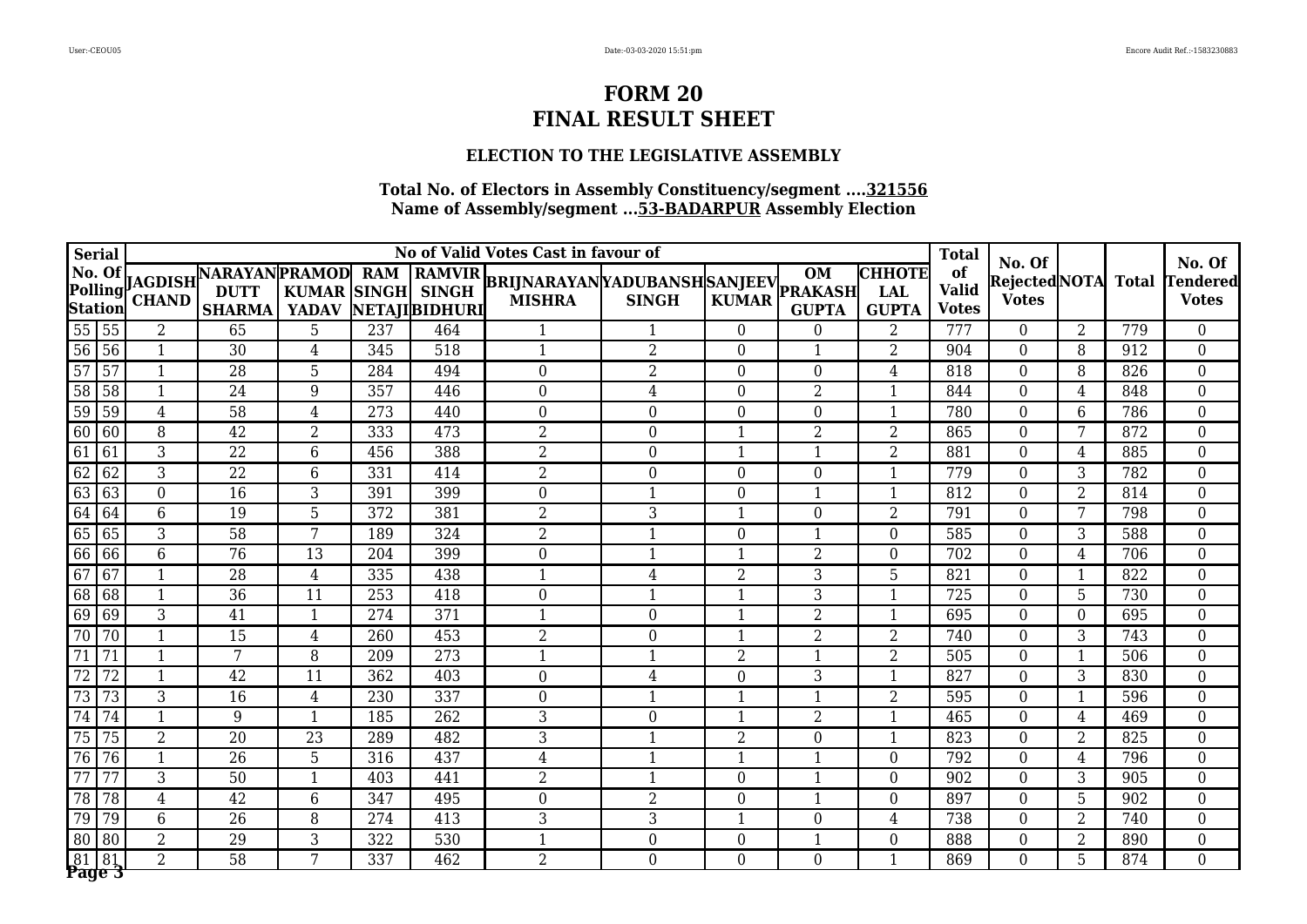### **ELECTION TO THE LEGISLATIVE ASSEMBLY**

|                    | <b>Serial</b>    |                |                                              |                 |                            |                  | No of Valid Votes Cast in favour of                          |                  |                |                                             |                                             | <b>Total</b>                       |                                        |                |              |                                           |
|--------------------|------------------|----------------|----------------------------------------------|-----------------|----------------------------|------------------|--------------------------------------------------------------|------------------|----------------|---------------------------------------------|---------------------------------------------|------------------------------------|----------------------------------------|----------------|--------------|-------------------------------------------|
|                    |                  |                | Polling TAGDISH NARAYAN PRAMOD Station CHAND |                 | <b>RAM</b><br><b>SINGH</b> | NETAJIBIDHURI    | <b>RAMVIR</b> BRIJNARAYAN YADUBANSH SANJEEV<br><b>MISHRA</b> | <b>SINGH</b>     | <b>KUMAR</b>   | <b>OM</b><br><b>PRAKASH</b><br><b>GUPTA</b> | <b>СННОТЕ</b><br><b>LAL</b><br><b>GUPTA</b> | of<br><b>Valid</b><br><b>Votes</b> | No. Of<br>RejectedNOTA<br><b>Votes</b> |                | <b>Total</b> | No. Of<br><b>Tendered</b><br><b>Votes</b> |
|                    | $82$ 82          | 3              | $\overline{39}$                              | $\overline{13}$ | 224                        | 512              | $\boldsymbol{0}$                                             | $\overline{0}$   |                |                                             | $\overline{2}$                              | 795                                | $\Omega$                               | 8              | 803          | $\overline{0}$                            |
|                    | 83 83            | $\overline{4}$ | $\overline{27}$                              | 5               | 311                        | 499              | $\overline{4}$                                               | $\mathbf{1}$     |                | $\overline{4}$                              | $\overline{3}$                              | 859                                | $\overline{0}$                         | 6              | 865          | $\overline{0}$                            |
| 84                 | 84               | $\overline{6}$ | 31                                           | 8               | 263                        | 463              | $\overline{2}$                                               | $\mathbf{1}$     | $\overline{0}$ | $\overline{2}$                              | $\overline{3}$                              | 779                                | $\Omega$                               | 5              | 784          | $\overline{0}$                            |
|                    | 85 85            | $\overline{3}$ | 35                                           | 4               | 273                        | 461              | 2                                                            | 2                | $\overline{2}$ |                                             | $\mathbf{1}$                                | 784                                | $\Omega$                               |                | 785          | $\overline{0}$                            |
|                    | 86 86            | $\overline{2}$ | 35                                           | 6               | 307                        | 467              | $\mathbf{1}$                                                 | 1                |                | $\theta$                                    | 3                                           | 823                                | $\Omega$                               | 6              | 829          | $\boldsymbol{0}$                          |
| 87                 | 87               | $\overline{5}$ | $\overline{23}$                              | $\overline{12}$ | 273                        | 311              | $\mathbf{1}$                                                 | $\overline{2}$   | $\Omega$       | $\mathbf{1}$                                | $\overline{1}$                              | 629                                | $\Omega$                               | $\overline{2}$ | 631          | $\overline{0}$                            |
|                    | 88 88            | $\overline{2}$ | 9                                            | 7               | 221                        | 360              | $\boldsymbol{0}$                                             | $\overline{2}$   | $\Omega$       | $\mathbf{0}$                                | $\boldsymbol{0}$                            | 601                                | $\Omega$                               | 3              | 604          | $\overline{0}$                            |
|                    | $89$ 89          | $\overline{2}$ | 34                                           | 6               | 285                        | 436              | $\boldsymbol{0}$                                             | 3                | 2              | -1                                          | $\mathbf{1}$                                | 770                                | $\Omega$                               | $\Omega$       | 770          | $\overline{0}$                            |
| 90 90              |                  | $\overline{5}$ | $\overline{45}$                              | $\overline{4}$  | $\overline{278}$           | 464              | $\boldsymbol{0}$                                             | $\mathbf{1}$     | 1              | $\overline{2}$                              | $\overline{2}$                              | 802                                | $\Omega$                               | $\overline{2}$ | 804          | $\overline{0}$                            |
| $\overline{91}$ 91 |                  | 3              | 15                                           | 8               | 178                        | 269              | $\mathbf{1}$                                                 | 3                | $\overline{0}$ | $\mathbf{1}$                                | 3                                           | 481                                | $\overline{0}$                         | 3              | 484          | $\overline{0}$                            |
| 92                 | $\sqrt{92}$      | $\overline{2}$ | 52                                           | 8               | 253                        | 393              | $\overline{2}$                                               | $\mathbf{1}$     | 3              | $\mathbf{0}$                                | $\overline{2}$                              | 716                                | $\overline{0}$                         | 5              | 721          | $\overline{0}$                            |
|                    | 93 93            | $\overline{2}$ | $\overline{29}$                              | 6               | 301                        | 462              | $\boldsymbol{0}$                                             | 3                | $\overline{2}$ | $\Omega$                                    | $\boldsymbol{0}$                            | 805                                | $\Omega$                               | 4              | 809          | $\overline{0}$                            |
| 94                 | 94               | 8              | $\overline{25}$                              | 7               | 223                        | 414              | $\mathbf{1}$                                                 | $\overline{0}$   |                | $\mathbf{0}$                                | $\boldsymbol{0}$                            | 679                                | $\Omega$                               | $\theta$       | 679          | $\overline{0}$                            |
| 95                 | 95               | $\overline{0}$ | 19                                           | 9               | 282                        | 431              | $\mathbf{1}$                                                 | $\theta$         | 1              | $\theta$                                    | 2                                           | 745                                | $\Omega$                               | $\overline{2}$ | 747          | $\overline{0}$                            |
|                    | $96 \mid 96$     | $\overline{4}$ | 44                                           | 8               | 325                        | 448              | $\boldsymbol{0}$                                             | 1                | $\Omega$       | $\overline{2}$                              | $\boldsymbol{0}$                            | 832                                | $\Omega$                               | 4              | 836          | $\overline{0}$                            |
| $\overline{97}$    | 97               | 3              | 48                                           | 3               | 207                        | 417              | 2                                                            | 3                | $\Omega$       | $\theta$                                    | $\mathbf 1$                                 | 684                                | $\Omega$                               | $\overline{2}$ | 686          | $\boldsymbol{0}$                          |
|                    | 98 98            | $\mathbf{1}$   | $\overline{31}$                              | $\overline{15}$ | 274                        | 448              | $\overline{5}$                                               | $\overline{0}$   | $\Omega$       | $\mathbf{0}$                                | $\overline{2}$                              | 776                                | $\overline{0}$                         |                | 777          | $\overline{0}$                            |
|                    | 99 99            | $\overline{3}$ | $\overline{55}$                              | $\overline{4}$  | 239                        | 359              | 2                                                            | $\boldsymbol{0}$ | $\overline{0}$ | 5                                           | $\overline{2}$                              | 669                                | $\overline{0}$                         | $\mathbf{1}$   | 670          | $\overline{0}$                            |
|                    | 100100           | $\overline{4}$ | $\overline{25}$                              | 14              | 367                        | 454              | $\mathbf{1}$                                                 | $\overline{2}$   |                |                                             | $\overline{2}$                              | 871                                | $\Omega$                               | $\overline{4}$ | 875          | $\overline{0}$                            |
|                    | 101101           | 7              | 43                                           | $\overline{20}$ | 337                        | 437              | $\boldsymbol{0}$                                             | 1                | $\Omega$       |                                             | $\boldsymbol{0}$                            | 846                                | $\Omega$                               | $\overline{2}$ | 848          | $\overline{0}$                            |
|                    | 102 102          | $\overline{2}$ | $\overline{24}$                              | $\overline{14}$ | 310                        | 418              | $\boldsymbol{0}$                                             | $\mathbf{1}$     | $\overline{0}$ | $\mathbf{1}$                                | $\boldsymbol{0}$                            | 770                                | $\Omega$                               | 5              | 775          | $\overline{0}$                            |
|                    | 103103           | $\overline{2}$ | 48                                           | 5               | 414                        | 439              | $\boldsymbol{0}$                                             | $\overline{2}$   | $\theta$       | $\overline{2}$                              | $\boldsymbol{0}$                            | 912                                | $\Omega$                               | 7              | 919          | $\overline{0}$                            |
|                    | 104 104          | $\overline{4}$ | $\overline{78}$                              | 7               | 387                        | 483              | $\overline{0}$                                               | 1                | 2              | $\overline{2}$                              | 6                                           | 970                                | $\Omega$                               | $\overline{4}$ | 974          | $\overline{0}$                            |
|                    | 105 105          | 1              | $\overline{31}$                              | 3               | 365                        | $\overline{343}$ | $\mathbf{1}$                                                 | $\overline{0}$   | $\Omega$       | $\mathbf{0}$                                | $\overline{0}$                              | 744                                | $\Omega$                               | 3              | 747          | $\overline{0}$                            |
|                    | 106 106          | $\mathbf{1}$   | $\overline{24}$                              | $\overline{12}$ | 201                        | 336              | $\mathbf{1}$                                                 | $\mathbf{1}$     | $\overline{0}$ | $\mathbf{0}$                                | $\overline{2}$                              | 578                                | $\overline{0}$                         | $\overline{2}$ | 580          | $\overline{0}$                            |
|                    | 107107           | 13             | $\overline{23}$                              | 6               | 440                        | 325              | 3                                                            | $\mathbf{1}$     | $\overline{0}$ | $\boldsymbol{0}$                            | 6                                           | 817                                | $\Omega$                               | $\mathbf{1}$   | 818          | $\overline{0}$                            |
|                    | 108108<br>Page 4 | $\overline{2}$ | 21                                           | 7               | 375                        | 468              | $\mathbf{1}$                                                 | $\overline{2}$   | 4              | $\mathbf{1}$                                | $\mathbf{1}$                                | 882                                | $\Omega$                               | 9              | 891          | $\overline{0}$                            |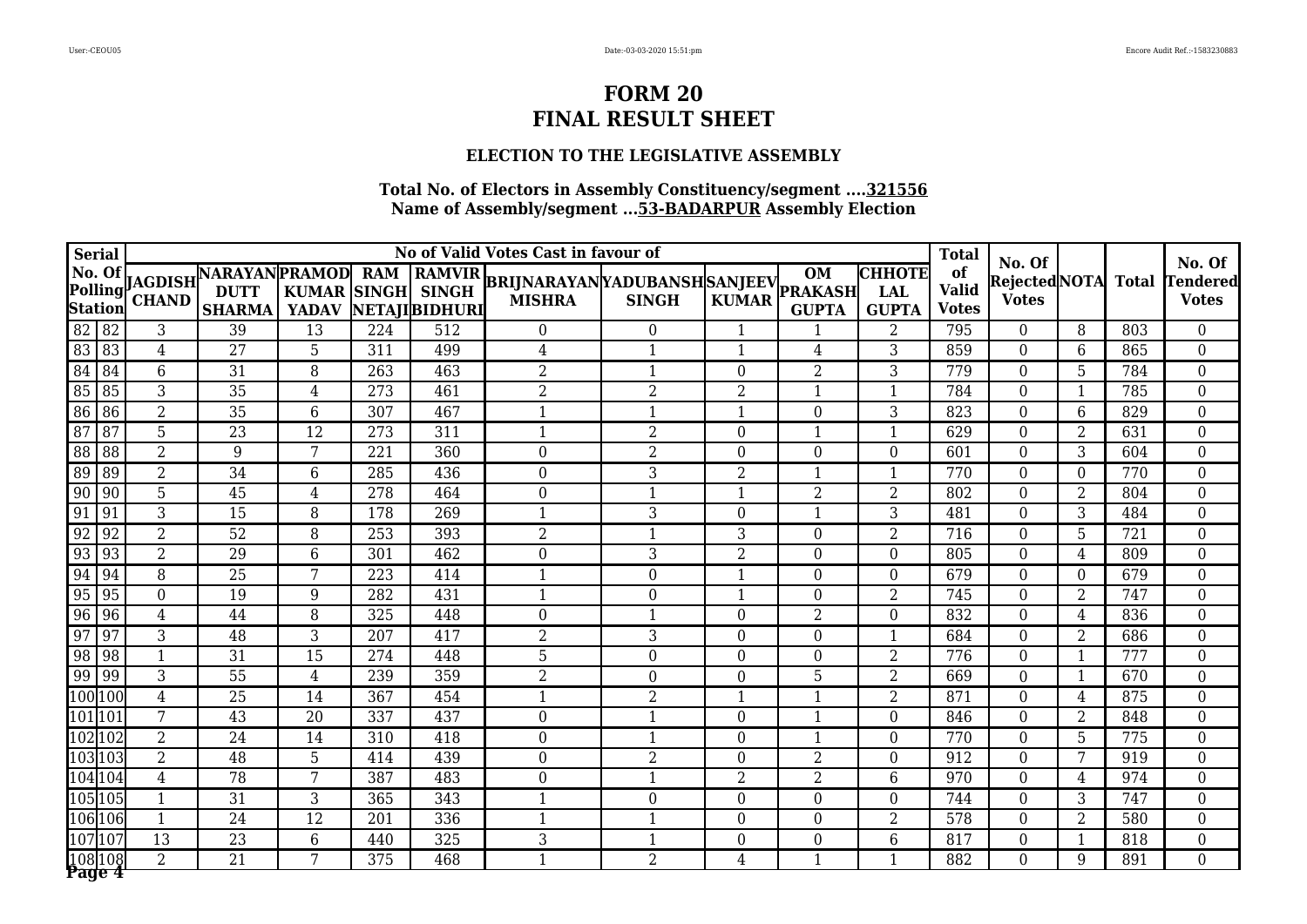### **ELECTION TO THE LEGISLATIVE ASSEMBLY**

| <b>Serial</b>                     |                  |                                         |                |                            |                  | No of Valid Votes Cast in favour of                   |                  |                |                                             |                                             | <b>Total</b>                       | No. Of                       |                 |              | No. Of                          |
|-----------------------------------|------------------|-----------------------------------------|----------------|----------------------------|------------------|-------------------------------------------------------|------------------|----------------|---------------------------------------------|---------------------------------------------|------------------------------------|------------------------------|-----------------|--------------|---------------------------------|
|                                   |                  | Polling TAGDISH NARAYAN PRAMOD Exterior |                | <b>RAM</b><br><b>SINGH</b> | NETAJIBIDHURI    | RAMVIR BRIJNARAYAN YADUBANSH SANJEEV<br><b>MISHRA</b> | <b>SINGH</b>     | <b>KUMAR</b>   | <b>OM</b><br><b>PRAKASH</b><br><b>GUPTA</b> | <b>СННОТЕ</b><br><b>LAL</b><br><b>GUPTA</b> | of<br><b>Valid</b><br><b>Votes</b> | RejectedNOTA<br><b>Votes</b> |                 | <b>Total</b> | <b>Tendered</b><br><b>Votes</b> |
| 109 109                           | $\mathbf{1}$     | 78                                      | 6              | 375                        | 499              | $\mathbf{1}$                                          | $\mathbf{1}$     | $\overline{0}$ | $\mathbf{1}$                                | $\overline{3}$                              | 965                                | $\overline{0}$               | 4               | 969          | $\overline{0}$                  |
| 110 110                           | 3                | $\overline{16}$                         | 7              | 577                        | 280              | $\mathbf{1}$                                          | 3                | 3              | $\boldsymbol{0}$                            | 3                                           | 893                                | $\overline{0}$               | 4               | 897          | $\overline{0}$                  |
| $\overline{111}$ $\overline{111}$ | $\overline{3}$   | 10                                      | 3              | 486                        | 161              | $\boldsymbol{0}$                                      | $\overline{2}$   | $\mathbf{1}$   | $\overline{2}$                              | $\mathbf{1}$                                | 669                                | $\overline{0}$               | $\mathbf{1}$    | 670          | $\overline{0}$                  |
| $\overline{112}$ 112              | $\overline{2}$   | 28                                      | 4              | 288                        | 257              | $\mathbf{1}$                                          | 1                | $\Omega$       | $\overline{\mathbf{1}}$                     | $\overline{2}$                              | 584                                | $\overline{0}$               | $\mathbf{1}$    | 585          | $\boldsymbol{0}$                |
| 113113                            | $\overline{4}$   | 54                                      | 6              | 334                        | 464              | $\mathbf{1}$                                          | 1                | 6              | $\boldsymbol{0}$                            | 7                                           | 877                                | $\theta$                     | $\overline{2}$  | 879          | $\overline{0}$                  |
| 114114                            | $\overline{4}$   | 20                                      | 10             | 638                        | 250              | $\mathbf{1}$                                          | 3                | $\overline{2}$ | -1                                          | 3                                           | 932                                | $\theta$                     | $\overline{2}$  | 934          | $\overline{0}$                  |
| 115 115                           | $\overline{4}$   | 43                                      | 4              | 346                        | 441              | $\overline{2}$                                        | $\mathbf{1}$     | $\Omega$       | $\mathbf{0}$                                | $\overline{5}$                              | 846                                | $\Omega$                     | $\overline{2}$  | 848          | $\overline{0}$                  |
| 116116                            | $\overline{2}$   | $\overline{17}$                         | 5              | 347                        | 491              | 4                                                     | 1                | $\Omega$       | $\overline{2}$                              | $\overline{2}$                              | 871                                | $\Omega$                     | 3               | 874          | $\boldsymbol{0}$                |
| $\overline{117}117$               | $\overline{4}$   | $\overline{20}$                         | 6              | 383                        | 358              | $\boldsymbol{0}$                                      | 5                | $\overline{2}$ | $\overline{4}$                              | $\boldsymbol{0}$                            | 782                                | $\Omega$                     | $\overline{4}$  | 786          | $\overline{0}$                  |
| 118 118                           | $\boldsymbol{0}$ | 39                                      | 10             | 418                        | 351              | $\mathbf{1}$                                          | $\mathbf 1$      | 4              | 5                                           | $\mathbf{1}$                                | 830                                | $\Omega$                     | $6\phantom{1}6$ | 836          | $\overline{0}$                  |
| 119 119                           | $\overline{2}$   | $\overline{16}$                         | $\overline{2}$ | $\overline{275}$           | $\overline{206}$ | $\overline{4}$                                        | 5                | $\Omega$       |                                             | $\overline{3}$                              | 514                                | $\Omega$                     | $\overline{2}$  | 516          | $\overline{0}$                  |
| 120 120                           | $\overline{0}$   | $\overline{10}$                         | $\overline{2}$ | 140                        | 176              | $\mathbf{1}$                                          | $\overline{0}$   | $\Omega$       | $\mathbf{0}$                                | $\overline{2}$                              | 331                                | $\Omega$                     | $\overline{2}$  | 333          | $\overline{0}$                  |
| 121121                            | $\boldsymbol{0}$ | 40                                      | 6              | 392                        | 441              | $\overline{2}$                                        | $\overline{3}$   | $\overline{2}$ | $\mathbf{1}$                                | $\boldsymbol{0}$                            | 887                                | $\overline{0}$               | 5               | 892          | $\boldsymbol{0}$                |
| 122122                            | $\overline{0}$   | 20                                      | 16             | 336                        | 267              | $\boldsymbol{0}$                                      | $\boldsymbol{0}$ | $\mathbf{1}$   | $\mathbf{1}$                                | $\overline{2}$                              | 643                                | $\overline{0}$               | $\overline{4}$  | 647          | $\overline{0}$                  |
| 123 123                           | $\overline{3}$   | $\overline{33}$                         | 6              | 324                        | 339              | $\boldsymbol{0}$                                      | 1                |                |                                             | 9                                           | 717                                | $\overline{0}$               | $\overline{2}$  | 719          | $\boldsymbol{0}$                |
| 124 124                           | $\boldsymbol{0}$ | 13                                      | 5              | 281                        | 301              | 1                                                     | $\boldsymbol{0}$ | $\overline{2}$ | $\theta$                                    | $\overline{2}$                              | 605                                | $\Omega$                     | 6               | 611          | $\boldsymbol{0}$                |
| 125 125                           | 1                | 14                                      | 4              | 399                        | $\overline{303}$ | $\mathbf{1}$                                          | $\overline{2}$   | $\overline{0}$ | $\overline{2}$                              | $\overline{4}$                              | 730                                | $\Omega$                     | 3               | 733          | $\overline{0}$                  |
| 126 126                           | $\mathbf{1}$     | $\overline{4}$                          | 5              | 717                        | 233              | $\overline{2}$                                        | $\boldsymbol{0}$ | $\mathbf 1$    | $\boldsymbol{0}$                            | $\overline{2}$                              | 965                                | $\Omega$                     | $\overline{2}$  | 967          | $\overline{0}$                  |
| 127127                            | $\mathbf{1}$     | 5                                       | 3              | 802                        | 63               | $\boldsymbol{0}$                                      | $\overline{0}$   |                | $\overline{2}$                              | $\overline{2}$                              | 879                                | $\Omega$                     | $\overline{2}$  | 881          | $\overline{0}$                  |
| 128 128                           | $\overline{0}$   | 9                                       | 3              | 728                        | 187              | $\boldsymbol{0}$                                      | $\overline{0}$   | $\overline{2}$ | $\mathbf{1}$                                | $\mathbf{1}$                                | 931                                | $\Omega$                     | $\overline{2}$  | 933          | $\overline{0}$                  |
| 129 129                           | $\overline{2}$   | $\overline{22}$                         | 10             | 658                        | $\overline{112}$ | $\overline{2}$                                        | $\boldsymbol{0}$ | $\overline{0}$ | $\overline{2}$                              | $\boldsymbol{0}$                            | 808                                | $\overline{0}$               | 4               | 812          | $\overline{0}$                  |
| 130 130                           | $\overline{0}$   | 3                                       | 5              | 727                        | 195              | $\mathbf{1}$                                          | $\overline{2}$   | 1              | $\theta$                                    | $\overline{2}$                              | 936                                | $\theta$                     | $\overline{2}$  | 938          | $\overline{0}$                  |
| 131131                            | $\mathbf{1}$     | 7                                       | $\overline{0}$ | $\overline{510}$           | 232              | $\overline{3}$                                        | $\boldsymbol{0}$ |                | $\overline{2}$                              | $\overline{1}$                              | 757                                | $\overline{0}$               | -1              | 758          | $\overline{0}$                  |
| 132 132                           | 3                | 14                                      | 7              | 798                        | 149              | $\overline{2}$                                        | $\overline{3}$   | $\Omega$       | $\mathbf{1}$                                | $\overline{2}$                              | 979                                | $\Omega$                     | 3               | 982          | $\overline{0}$                  |
| 133133                            | $\overline{2}$   | 7                                       | 10             | 392                        | 408              | $\boldsymbol{0}$                                      | $\overline{2}$   | $\overline{0}$ | $\boldsymbol{0}$                            | $\boldsymbol{0}$                            | 821                                | $\overline{0}$               | $\overline{2}$  | 823          | $\overline{0}$                  |
| 134 134                           | $\overline{2}$   | 8                                       | 10             | 435                        | 404              | 3                                                     | 3                | 1              | $\overline{2}$                              | $\mathbf{1}$                                | 869                                | $\Omega$                     | $\mathbf{1}$    | 870          | $\overline{0}$                  |
| 135 135<br>Page 5                 | 3                | 10                                      | 4              | 405                        | 556              | 4                                                     | 3                | $\Omega$       | 3                                           | 5                                           | 993                                | $\Omega$                     | 5               | 998          | $\overline{0}$                  |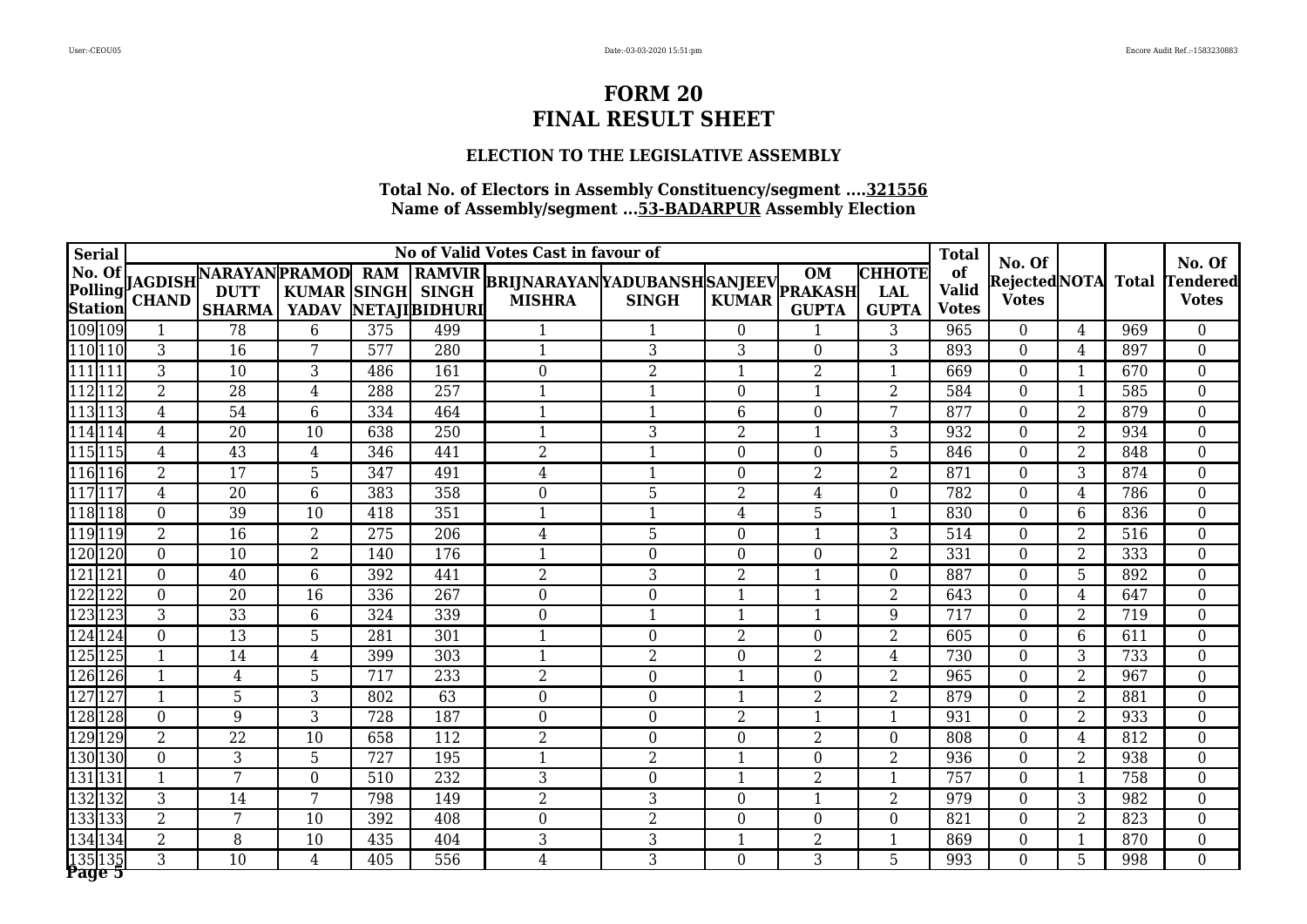### **ELECTION TO THE LEGISLATIVE ASSEMBLY**

| <b>Serial</b>     |                  |                                               |                 |                            |                  | No of Valid Votes Cast in favour of                          |                  |                |                                             |                                             | <b>Total</b>                       |                                        |                  |                  |                                           |
|-------------------|------------------|-----------------------------------------------|-----------------|----------------------------|------------------|--------------------------------------------------------------|------------------|----------------|---------------------------------------------|---------------------------------------------|------------------------------------|----------------------------------------|------------------|------------------|-------------------------------------------|
|                   |                  | Polling JAGDISH NARAYAN PRAMOD ESTATION CHAND |                 | <b>RAM</b><br><b>SINGH</b> | NETAJIBIDHURI    | <b>RAMVIR</b> BRIJNARAYAN YADUBANSH SANJEEV<br><b>MISHRA</b> | <b>SINGH</b>     | <b>KUMAR</b>   | <b>OM</b><br><b>PRAKASH</b><br><b>GUPTA</b> | <b>СННОТЕ</b><br><b>LAL</b><br><b>GUPTA</b> | of<br><b>Valid</b><br><b>Votes</b> | No. Of<br>RejectedNOTA<br><b>Votes</b> |                  | <b>Total</b>     | No. Of<br><b>Tendered</b><br><b>Votes</b> |
| 136 136           | 3                | $\overline{15}$                               | $\overline{2}$  | 368                        | 488              | $\mathbf 1$                                                  | $\overline{3}$   | $\Omega$       | $\overline{0}$                              | $\mathbf{1}$                                | 881                                | $\Omega$                               |                  | 882              | $\overline{0}$                            |
| 137 137           | $\overline{5}$   | 9                                             | $\overline{10}$ | 359                        | 511              | $\overline{3}$                                               | $\mathbf{1}$     | $\overline{2}$ | $\overline{2}$                              | 5                                           | 907                                | $\overline{0}$                         | 3                | 910              | $\overline{0}$                            |
| 138 138           | $\overline{6}$   | $\overline{7}$                                | 5               | 447                        | 386              | $\boldsymbol{0}$                                             | $\overline{4}$   | $\mathbf{1}$   | $\overline{1}$                              | $\boldsymbol{0}$                            | 857                                | $\Omega$                               | $\overline{4}$   | 861              | $\overline{0}$                            |
| 139 139           | $\overline{5}$   | 7                                             | 5               | 445                        | 443              | 2                                                            | 2                | $\overline{2}$ | $\overline{2}$                              | $\overline{2}$                              | 915                                | $\Omega$                               | $\mathbf{1}$     | 916              | $\overline{0}$                            |
| 140 140           | 5                | 39                                            | 5               | 415                        | 275              | 2                                                            | 4                | $\Omega$       | $\theta$                                    | $\overline{2}$                              | 747                                | $\Omega$                               | $\overline{2}$   | 749              | $\boldsymbol{0}$                          |
| 141141            | $\overline{5}$   | $\overline{13}$                               | 3               | 410                        | 427              | 2                                                            | 3                | $\overline{0}$ | $\theta$                                    | $\boldsymbol{0}$                            | 863                                | $\Omega$                               | $\overline{4}$   | 867              | $\overline{0}$                            |
| 142 142           | $\overline{0}$   | 5                                             | 4               | 579                        | 184              | $\boldsymbol{0}$                                             | 3                | 4              | $\theta$                                    | $\mathbf{1}$                                | 780                                | $\Omega$                               | $\boldsymbol{0}$ | 780              | $\overline{0}$                            |
| 143143            | $\overline{0}$   | 9                                             | 5               | 636                        | 157              | $\boldsymbol{0}$                                             | $\overline{2}$   | 2              | $\mathbf{0}$                                | $\mathbf{1}$                                | 812                                | $\Omega$                               | -1               | 813              | $\overline{0}$                            |
| 144 144           | $\overline{2}$   | 8                                             | 6               | 545                        | $\overline{247}$ | $\mathbf{1}$                                                 | $\overline{3}$   | $\overline{0}$ | $\mathbf{1}$                                | $\mathbf{1}$                                | 814                                | $\overline{0}$                         | $\overline{2}$   | 816              | $\overline{0}$                            |
| 145 145           | $\boldsymbol{0}$ | 69                                            | 4               | 258                        | 319              | $\boldsymbol{0}$                                             | $\mathbf{1}$     | 1              | $\boldsymbol{0}$                            | $\boldsymbol{2}$                            | 654                                | $\overline{0}$                         | $\mathbf{1}$     | 655              | $\overline{0}$                            |
| 146 146           | $\mathbf{1}$     | 49                                            | 3               | 154                        | 143              | $\boldsymbol{0}$                                             | $\boldsymbol{0}$ | $\Omega$       | $\mathbf{0}$                                | $\boldsymbol{0}$                            | 350                                | $\overline{0}$                         | $\boldsymbol{0}$ | 350              | $\overline{0}$                            |
| 147 147           | $\overline{0}$   | $\overline{33}$                               | $\overline{2}$  | 157                        | 124              | $\mathbf{1}$                                                 | 1                | $\Omega$       |                                             | $\boldsymbol{0}$                            | 319                                | $\Omega$                               | $\overline{2}$   | $\overline{321}$ | $\boldsymbol{0}$                          |
| 148 148           | $\boldsymbol{0}$ | 143                                           | 3               | 366                        | $\overline{248}$ | $\overline{2}$                                               | 1                |                | $\mathbf{0}$                                | $\mathbf{1}$                                | 765                                | $\Omega$                               | $\theta$         | 765              | $\overline{0}$                            |
| 149 149           | $\overline{3}$   | 48                                            | 4               | 493                        | 230              | $\boldsymbol{0}$                                             | $\overline{2}$   | $\Omega$       | -1                                          | $\boldsymbol{0}$                            | 781                                | $\Omega$                               | -1               | 782              | $\overline{0}$                            |
| 150 150           | $\mathbf{1}$     | $\overline{51}$                               | 9               | 490                        | 233              | $\boldsymbol{0}$                                             | 1                |                | $\mathbf{1}$                                | $\boldsymbol{0}$                            | 787                                | $\Omega$                               | $\overline{3}$   | 790              | $\overline{0}$                            |
| 151151            | $\overline{2}$   | 74                                            | 4               | 562                        | 183              | $\overline{2}$                                               | 5                | $\Omega$       |                                             | 1                                           | 834                                | $\Omega$                               | 4                | 838              | $\boldsymbol{0}$                          |
| 152 152           | $\overline{0}$   | $\overline{72}$                               | $\overline{10}$ | $\overline{279}$           | 315              | $\overline{0}$                                               | $\mathbf{1}$     | $\overline{2}$ | $\overline{2}$                              | $\boldsymbol{0}$                            | 681                                | $\Omega$                               | $\overline{4}$   | 685              | $\overline{0}$                            |
| 153 153           | $\mathbf{1}$     | 87                                            | 7               | 391                        | 379              | $\mathbf{1}$                                                 | $\overline{2}$   | -1             | $\overline{2}$                              | 3                                           | 874                                | $\overline{0}$                         | 3                | 877              | $\overline{0}$                            |
| 154 154           | $\mathbf{1}$     | 64                                            | 3               | 318                        | 267              | $\mathbf{1}$                                                 | $\overline{0}$   | 2              |                                             | $\mathbf{1}$                                | 658                                | $\Omega$                               | $\Omega$         | 658              | $\overline{0}$                            |
| 155 155           | 1                | $\overline{56}$                               | 5               | 238                        | 295              | 1                                                            | $\theta$         |                | $\Omega$                                    | $\boldsymbol{0}$                            | 597                                | $\Omega$                               | $\Omega$         | 597              | $\overline{0}$                            |
| 156 156           | 3                | 121                                           | 5               | 447                        | 283              | $\boldsymbol{0}$                                             | $\overline{2}$   | 1              | $\overline{2}$                              | $\overline{2}$                              | 866                                | $\Omega$                               |                  | 867              | $\overline{0}$                            |
| 157 157           | $\overline{2}$   | 78                                            | 5               | 385                        | 424              | $\,6\,$                                                      | $\mathbf{1}$     | -1             | $\theta$                                    | $\overline{2}$                              | 904                                | $\Omega$                               | $\overline{4}$   | 908              | $\overline{0}$                            |
| 158 158           | $\overline{0}$   | $\overline{58}$                               | 8               | $\overline{369}$           | 336              | $\overline{2}$                                               | $\overline{3}$   |                | $\overline{2}$                              | $\overline{5}$                              | 784                                | $\Omega$                               | 4                | 788              | $\overline{0}$                            |
| 159 159           | $\overline{0}$   | $\overline{76}$                               | 3               | $\overline{398}$           | 211              | $\overline{3}$                                               | $\overline{0}$   |                | $\mathbf{0}$                                | $\mathbf{1}$                                | 693                                | $\Omega$                               | $\overline{2}$   | 695              | $\overline{0}$                            |
| 160 160           | $\mathbf{1}$     | 59                                            | 5               | 522                        | $\overline{228}$ | $\boldsymbol{0}$                                             | $\overline{2}$   | $\mathbf{1}$   | $\overline{4}$                              | 3                                           | 825                                | $\overline{0}$                         | $\boldsymbol{0}$ | 825              | $\overline{0}$                            |
| 161161            | $\mathbf{1}$     | 62                                            | 16              | 360                        | 255              | $\boldsymbol{0}$                                             | 2                | $\overline{2}$ | $\boldsymbol{0}$                            | $\boldsymbol{0}$                            | 698                                | $\Omega$                               | $\mathbf{1}$     | 699              | $\overline{0}$                            |
| 162 162<br>Page 6 | 3                | 66                                            | 14              | 344                        | 452              | $\overline{2}$                                               | 3                | $\Omega$       | $\Omega$                                    | 2                                           | 886                                | $\Omega$                               | 2                | 888              | $\overline{0}$                            |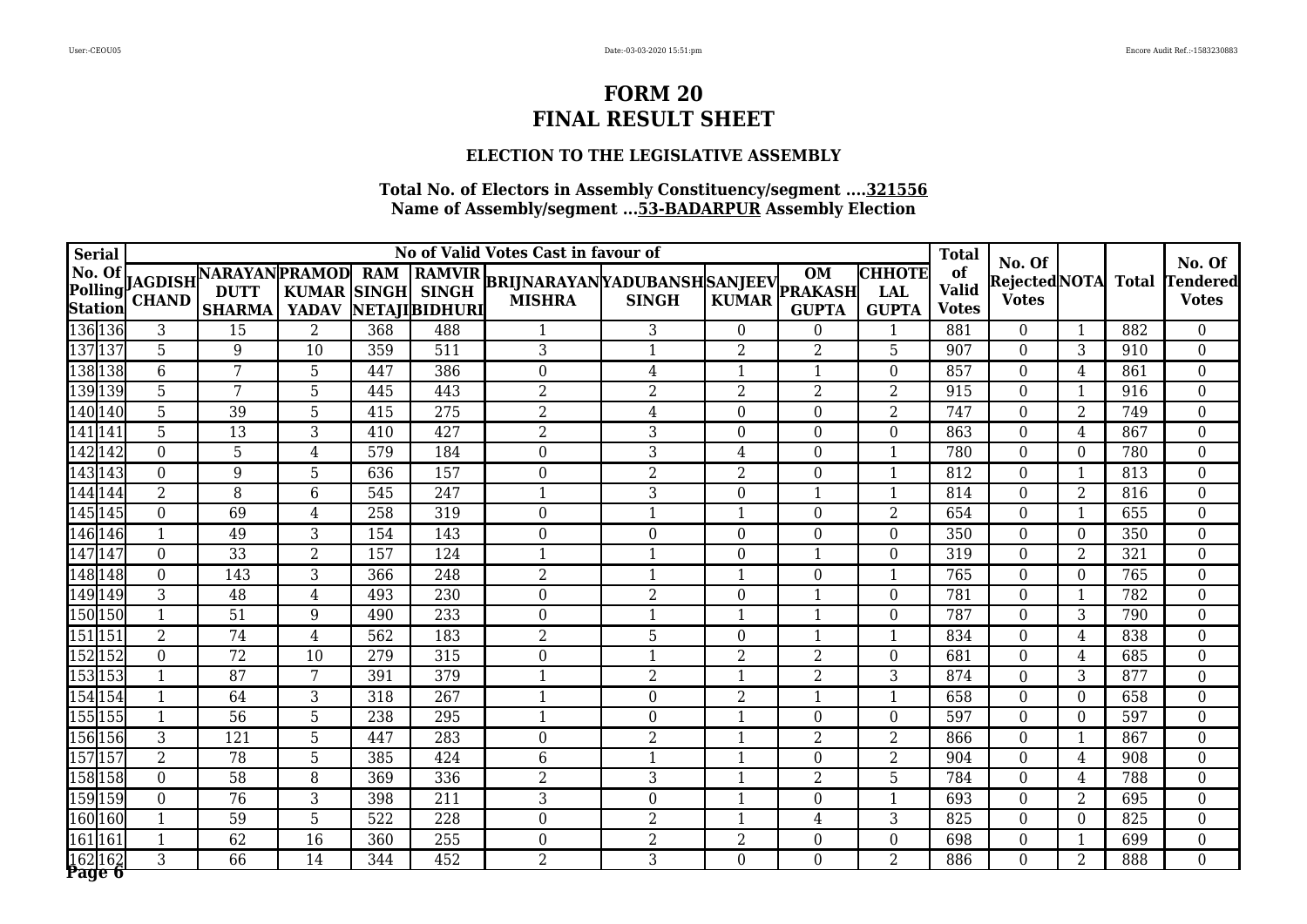### **ELECTION TO THE LEGISLATIVE ASSEMBLY**

|        | <b>Serial</b>  |                  |                                                 |                 |                            |                  | No of Valid Votes Cast in favour of                   |                  |                |                                             |                                             | <b>Total</b>                       | No. Of                       |                |              | No. Of                          |
|--------|----------------|------------------|-------------------------------------------------|-----------------|----------------------------|------------------|-------------------------------------------------------|------------------|----------------|---------------------------------------------|---------------------------------------------|------------------------------------|------------------------------|----------------|--------------|---------------------------------|
|        | <b>Station</b> | <b>CHAND</b>     | Polling JAGDISH NARAYAN PRAMOD<br><b>SHARMA</b> | <b>YADAV</b>    | <b>RAM</b><br><b>SINGH</b> | NETAJI  BIDHURI  | RAMVIR BRIJNARAYAN YADUBANSH SANJEEV<br><b>MISHRA</b> | <b>SINGH</b>     | <b>KUMAR</b>   | <b>OM</b><br><b>PRAKASH</b><br><b>GUPTA</b> | <b>СННОТЕ</b><br><b>LAL</b><br><b>GUPTA</b> | of<br><b>Valid</b><br><b>Votes</b> | RejectedNOTA<br><b>Votes</b> |                | <b>Total</b> | <b>Tendered</b><br><b>Votes</b> |
|        | 163 163        | 5                | 62                                              | $\overline{12}$ | 452                        | 476              | $\Omega$                                              | $\mathbf{1}$     | 3              | $\mathbf{0}$                                | 5                                           | 1016                               | $\overline{0}$               | 4              | 1020         | $\overline{0}$                  |
|        | 164 164        | $\boldsymbol{0}$ | $\overline{123}$                                | 3               | 259                        | 354              | $\mathbf{1}$                                          | $\boldsymbol{0}$ | $\overline{0}$ | $\mathbf{1}$                                | $\boldsymbol{0}$                            | 741                                | $\overline{0}$               | 4              | 745          | $\overline{0}$                  |
|        | 165 165        | $\mathbf{1}$     | 88                                              | $\overline{3}$  | 202                        | 287              | $\mathbf{1}$                                          | $\boldsymbol{0}$ | $\overline{0}$ | $\mathbf{0}$                                | $\boldsymbol{0}$                            | 582                                | $\overline{0}$               | 1              | 583          | $\overline{0}$                  |
|        | 166 166        | $\mathbf{1}$     | 52                                              | 3               | 159                        | 288              | $\overline{2}$                                        | $\boldsymbol{0}$ | $\Omega$       | $\overline{\mathbf{1}}$                     | $\boldsymbol{0}$                            | 506                                | $\Omega$                     | 4              | 510          | $\boldsymbol{0}$                |
|        | 167167         | $\overline{0}$   | 145                                             | 6               | 208                        | 215              | $\mathbf{1}$                                          | 1                | $\theta$       | $\theta$                                    | $\boldsymbol{0}$                            | 576                                | $\theta$                     | $\overline{2}$ | 578          | $\overline{0}$                  |
|        | 168 168        | 3                | 88                                              | 8               | 265                        | 407              | $\boldsymbol{0}$                                      | $\mathbf 0$      | $\theta$       | $\theta$                                    | $\mathbf{1}$                                | 772                                | $\theta$                     | $\overline{2}$ | 774          | $\overline{0}$                  |
|        | 169 169        | $\overline{2}$   | 206                                             | 6               | 319                        | 353              | $\mathbf{1}$                                          | $\mathbf{1}$     | $\Omega$       | -1                                          | $\mathbf{1}$                                | 890                                | $\Omega$                     | 7              | 897          | $\overline{0}$                  |
|        | 170170         | 8                | 65                                              | 7               | 328                        | 373              | $\mathbf{1}$                                          | $\Omega$         |                | $\overline{2}$                              | $\mathbf 1$                                 | 786                                | $\Omega$                     | $\overline{2}$ | 788          | $\boldsymbol{0}$                |
|        | 171171         | $\overline{4}$   | 67                                              | 5               | 319                        | $\overline{413}$ | $\mathbf{1}$                                          | $\overline{0}$   |                | $\mathbf{1}$                                | $\overline{2}$                              | 813                                | $\Omega$                     | 6              | 819          | $\overline{0}$                  |
|        | 172 172        | $\overline{4}$   | 97                                              | 5               | 306                        | 457              | $\boldsymbol{0}$                                      | $\overline{2}$   | $\overline{2}$ | 1                                           | $\overline{2}$                              | 876                                | $\Omega$                     | 4              | 880          | $\overline{0}$                  |
|        | 173173         | $\mathbf{1}$     | 47                                              | $\overline{2}$  | 297                        | 445              | $\overline{5}$                                        | $\overline{2}$   | $\Omega$       | $\overline{2}$                              | $\overline{5}$                              | 806                                | $\Omega$                     | 3              | 809          | $\overline{0}$                  |
|        | 174174         | $\overline{5}$   | 41                                              | $\overline{5}$  | 247                        | 477              | $\overline{2}$                                        |                  | $\Omega$       | $\mathbf{0}$                                | $\overline{2}$                              | 780                                | $\Omega$                     | 3              | 783          | $\overline{0}$                  |
|        | 175175         | $\overline{8}$   | 54                                              | $\overline{11}$ | 301                        | 424              | $\overline{2}$                                        | 5                | $\Omega$       | $\mathbf{1}$                                | 4                                           | 810                                | $\overline{0}$               | $\overline{4}$ | 814          | $\overline{0}$                  |
|        | 176 176        | $\mathbf{1}$     | 112                                             | 6               | 350                        | 420              | $\mathbf{1}$                                          | 3                | $\mathbf{1}$   | $\overline{2}$                              | $\boldsymbol{0}$                            | 896                                | $\Omega$                     | $\overline{4}$ | 900          | $\overline{0}$                  |
|        | 177177         | $\overline{5}$   | 90                                              | 9               | 302                        | 449              | $\overline{3}$                                        | $\mathbf{1}$     |                |                                             | $\mathbf{1}$                                | 862                                | $\overline{0}$               | 5              | 867          | $\boldsymbol{0}$                |
|        | 178 178        | 3                | 65                                              | 5               | 298                        | 379              | $\mathbf{1}$                                          | $\overline{2}$   | $\Omega$       | $\theta$                                    | $\overline{2}$                              | 755                                | $\Omega$                     | 4              | 759          | $\boldsymbol{0}$                |
|        | 179179         | $\overline{2}$   | $\overline{58}$                                 | 2               | $\overline{277}$           | 284              | $\boldsymbol{0}$                                      | 3                | $\Omega$       | $\mathbf{0}$                                | $\overline{2}$                              | 628                                | $\Omega$                     | 5              | 633          | $\overline{0}$                  |
|        | 180 180        | $\overline{2}$   | 83                                              | 4               | $\overline{307}$           | 436              | $\overline{3}$                                        | 3                | $\Omega$       | 4                                           | $\boldsymbol{0}$                            | 842                                | $\Omega$                     | 3              | 845          | $\overline{0}$                  |
|        | 181181         | $\overline{2}$   | 54                                              | 7               | 249                        | 317              | $\boldsymbol{0}$                                      | 1                |                |                                             | $\mathbf{1}$                                | 633                                | $\Omega$                     | 4              | 637          | $\overline{0}$                  |
|        | 182 182        | $\overline{0}$   | $\overline{33}$                                 | 3               | 211                        | $\overline{255}$ | $\mathbf{1}$                                          | $\overline{0}$   | $\Omega$       | $\mathbf{1}$                                | $\mathbf{1}$                                | 505                                | $\Omega$                     | $\overline{2}$ | 507          | $\overline{0}$                  |
|        | 183183         | $\overline{2}$   | $\overline{57}$                                 | 2               | 177                        | $\overline{255}$ | $\mathbf{1}$                                          | $\mathbf{1}$     | 1              | $\mathbf{0}$                                | $\overline{2}$                              | 498                                | $\overline{0}$               | 6              | 504          | $\overline{0}$                  |
|        | 184 184        | $\overline{0}$   | $\overline{53}$                                 | 3               | 388                        | 416              | $\mathbf{1}$                                          | 1                | 1              | $\theta$                                    | $\overline{2}$                              | 865                                | $\theta$                     | 1              | 866          | $\overline{0}$                  |
|        | 185 185        | $\overline{4}$   | $\overline{76}$                                 | 7               | 315                        | $\overline{543}$ | $\overline{2}$                                        | $\overline{3}$   | $\overline{2}$ | -1                                          | $\overline{1}$                              | 954                                | $\overline{0}$               | 8              | 962          | $\overline{0}$                  |
|        | 186 186        | $\boldsymbol{0}$ | 119                                             | $\overline{2}$  | $\overline{252}$           | 368              | $\boldsymbol{0}$                                      | $\boldsymbol{0}$ | $\Omega$       | $\mathbf{0}$                                | $\boldsymbol{0}$                            | 741                                | $\Omega$                     | 3              | 744          | $\overline{0}$                  |
|        | 187187         | 3                | 155                                             | 3               | 238                        | 397              | $\mathbf{1}$                                          | $\mathbf{1}$     | 3              | $\mathbf{0}$                                | 3                                           | 804                                | $\overline{0}$               | 3              | 807          | $\overline{0}$                  |
|        | 188 188        | $\mathbf{1}$     | 114                                             | $\overline{2}$  | 276                        | 348              | $\mathbf{1}$                                          | $\mathbf{1}$     | $\overline{0}$ | $\mathbf{1}$                                | $\boldsymbol{0}$                            | 744                                | $\Omega$                     | $\overline{2}$ | 746          | $\overline{0}$                  |
| Page 7 | 189 189        | $\overline{2}$   | 176                                             | $\overline{12}$ | 259                        | 426              | $\mathbf{1}$                                          | $\overline{0}$   | 4              | $\mathbf{1}$                                | $\mathbf{0}$                                | 881                                | $\Omega$                     | -1             | 882          | $\overline{0}$                  |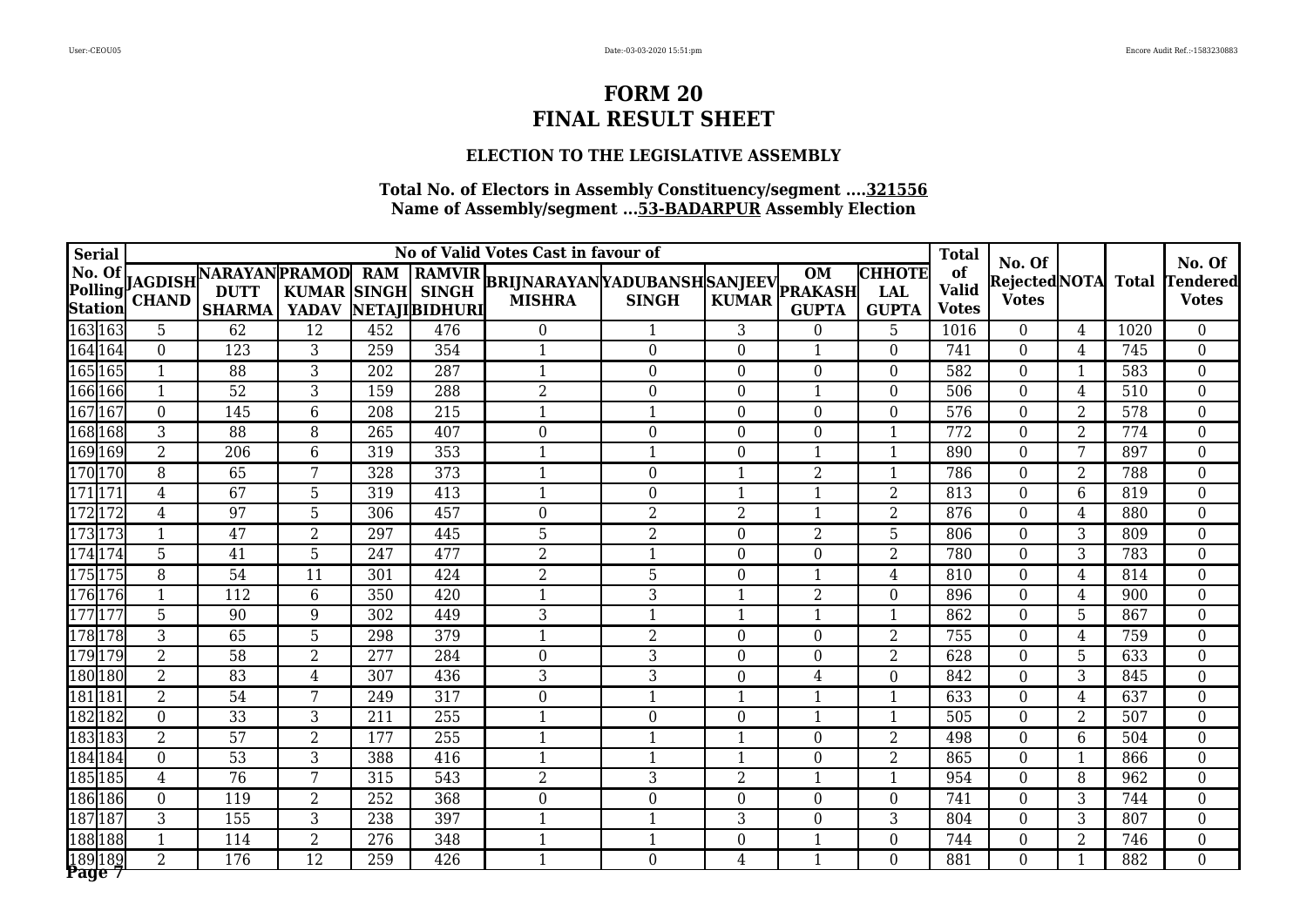### **ELECTION TO THE LEGISLATIVE ASSEMBLY**

|         | <b>Serial</b>    |                 |                                                 |                 |                            |                  | No of Valid Votes Cast in favour of                   |                  |                |                                             |                                             | <b>Total</b>                       | No. Of                       |                 |              | No. Of                          |
|---------|------------------|-----------------|-------------------------------------------------|-----------------|----------------------------|------------------|-------------------------------------------------------|------------------|----------------|---------------------------------------------|---------------------------------------------|------------------------------------|------------------------------|-----------------|--------------|---------------------------------|
|         | Station          | <b>CHAND</b>    | Polling JAGDISH NARAYAN PRAMOD<br><b>SHARMA</b> | <b>YADAV</b>    | <b>RAM</b><br><b>SINGH</b> | NETAJIBIDHURI    | RAMVIR BRIJNARAYAN YADUBANSH SANJEEV<br><b>MISHRA</b> | <b>SINGH</b>     | <b>KUMAR</b>   | <b>OM</b><br><b>PRAKASH</b><br><b>GUPTA</b> | <b>СННОТЕ</b><br><b>LAL</b><br><b>GUPTA</b> | of<br><b>Valid</b><br><b>Votes</b> | RejectedNOTA<br><b>Votes</b> |                 | <b>Total</b> | <b>Tendered</b><br><b>Votes</b> |
|         | 190 190          | $\overline{2}$  | 98                                              | 4               | 136                        | 299              | $\mathbf{1}$                                          | $\mathbf{1}$     | $\overline{0}$ | 3                                           | 5                                           | 549                                | $\overline{0}$               | $\overline{2}$  | 551          | $\overline{0}$                  |
| 191 191 |                  | 3               | 69                                              | 3               | 209                        | 427              | $\mathbf{1}$                                          | $\mathbf{1}$     | $\overline{0}$ | $\boldsymbol{0}$                            | $\boldsymbol{0}$                            | 713                                | $\overline{0}$               | 3               | 716          | $\overline{0}$                  |
|         | 192 192          | $\overline{2}$  | 61                                              | 3               | 267                        | 492              | $\boldsymbol{0}$                                      | $\overline{2}$   | 1              | $\overline{2}$                              | $\boldsymbol{0}$                            | 830                                | $\overline{0}$               | $\overline{4}$  | 834          | $\overline{0}$                  |
|         | 193193           | $\overline{2}$  | 35                                              | 5               | 217                        | 344              | $\mathbf{1}$                                          | $\mathbf{1}$     | $\mathbf{1}$   | $\mathbf{0}$                                | $\mathbf{1}$                                | 607                                | $\Omega$                     | 3               | 610          | $\boldsymbol{0}$                |
|         | 194194           | $6\,$           | 66                                              | 3               | 231                        | 474              | $\boldsymbol{0}$                                      | 1                | $\theta$       | $\overline{2}$                              | $\mathbf{1}$                                | 784                                | $\theta$                     | 6               | 790          | $\overline{0}$                  |
|         | 195 195          | $\mathbf{1}$    | 49                                              | 3               | 176                        | 321              | $\mathbf{0}$                                          | 3                | $\theta$       | $\theta$                                    | $\boldsymbol{0}$                            | 553                                | $\theta$                     | -1              | 554          | $\overline{0}$                  |
|         | 196 196          | $\overline{2}$  | 68                                              | 8               | 256                        | 430              | $\boldsymbol{0}$                                      | $\mathbf{1}$     | 1              | $\mathbf 1$                                 | $\boldsymbol{0}$                            | 767                                | $\Omega$                     | $6\phantom{1}6$ | 773          | $\overline{0}$                  |
|         | 197197           | 3               | 57                                              | 8               | 335                        | 451              | $\mathbf{1}$                                          | $\Omega$         | $\overline{2}$ |                                             | 4                                           | 862                                | $\Omega$                     | 3               | 865          | $\boldsymbol{0}$                |
|         | 198 198          | $\overline{5}$  | $\overline{58}$                                 | 3               | 304                        | 521              | $\overline{2}$                                        | $\overline{0}$   | $\Omega$       | $\mathbf{1}$                                | $\overline{2}$                              | 896                                | $\Omega$                     | 5               | 901          | $\overline{0}$                  |
|         | 199199           | 5               | 32                                              | 8               | 244                        | 592              | $\mathbf{1}$                                          | $\overline{2}$   | 1              | 1                                           | $\mathbf{1}$                                | 887                                | $\Omega$                     | -1              | 888          | $\overline{0}$                  |
|         | 200200           | $\overline{3}$  | $\overline{37}$                                 | $\overline{2}$  | 198                        | 473              | $\overline{3}$                                        | 4                | $\Omega$       | 5                                           | $\overline{2}$                              | 727                                | $\Omega$                     | 6               | 733          | $\overline{0}$                  |
| 201201  |                  | $\overline{11}$ | $\overline{23}$                                 | 7               | 239                        | $\overline{578}$ | $\overline{3}$                                        |                  | $\overline{2}$ |                                             | $\boldsymbol{0}$                            | 865                                | $\Omega$                     |                 | 866          | $\overline{0}$                  |
|         | 202202           | $\overline{4}$  | $\overline{53}$                                 | $\overline{10}$ | $\overline{255}$           | 494              | $\mathbf{1}$                                          | $\overline{3}$   | $\overline{0}$ | $\mathbf{1}$                                | $\boldsymbol{0}$                            | 821                                | $\overline{0}$               |                 | 822          | $\boldsymbol{0}$                |
|         | 203203           | $\overline{2}$  | 49                                              | $\overline{2}$  | 283                        | 520              | 3                                                     | $\overline{2}$   | $\overline{0}$ | $\boldsymbol{0}$                            | $\mathbf{1}$                                | 862                                | $\overline{0}$               | $\overline{0}$  | 862          | $\overline{0}$                  |
|         | 204 204          | $\overline{2}$  | 50                                              | 6               | $\overline{220}$           | 435              | $\mathbf{1}$                                          | 1                | $\Omega$       |                                             | $\overline{2}$                              | 718                                | $\overline{0}$               |                 | 719          | $\boldsymbol{0}$                |
|         | 205205           | 3               | 39                                              | 6               | 140                        | 359              | $\overline{2}$                                        | $\mathbf 0$      | $\Omega$       | $\theta$                                    | $\overline{2}$                              | 551                                | $\Omega$                     | 2               | 553          | $\boldsymbol{0}$                |
|         | 206206           | $\mathbf{1}$    | 41                                              | 6               | 192                        | 334              | 3                                                     | $\overline{0}$   | $\Omega$       | $\mathbf{1}$                                | $\mathbf{1}$                                | 579                                | $\Omega$                     | 4               | 583          | $\overline{0}$                  |
|         | 207207           | $\overline{0}$  | $\overline{25}$                                 | 2               | 285                        | 328              | 2                                                     | 7                | 3              | $\overline{2}$                              | $\overline{3}$                              | 657                                | $\Omega$                     |                 | 658          | $\overline{0}$                  |
|         | 208208           | 3               | $\overline{36}$                                 | 6               | 268                        | 462              | $\boldsymbol{0}$                                      | 1                | $\Omega$       | $\overline{2}$                              | $\mathbf{1}$                                | 779                                | $\Omega$                     | 4               | 783          | $\overline{0}$                  |
|         | 209209           | $\overline{4}$  | $\overline{31}$                                 | 4               | 232                        | $\overline{387}$ | $\boldsymbol{0}$                                      | $\overline{3}$   | $\Omega$       | $\overline{2}$                              | $\overline{3}$                              | 666                                | $\Omega$                     |                 | 667          | $\overline{0}$                  |
| 210210  |                  | 11              | 42                                              | 5               | 338                        | 352              | $\overline{2}$                                        | $\mathbf{1}$     | 1              | $\mathbf{0}$                                | 3                                           | 755                                | $\overline{0}$               | 4               | 759          | $\overline{0}$                  |
| 211211  |                  | $\overline{7}$  | 49                                              | 4               | 211                        | 237              | $\mathbf{1}$                                          | $\overline{0}$   | $\overline{0}$ |                                             | $\boldsymbol{0}$                            | 510                                | $\theta$                     | 1               | 511          | $\overline{0}$                  |
|         | 212212           | $\overline{9}$  | $\overline{37}$                                 | $\overline{2}$  | $\overline{200}$           | 294              | $\overline{2}$                                        | $\mathbf{1}$     | $\Omega$       | $\mathbf{0}$                                | $\boldsymbol{0}$                            | $\overline{545}$                   | $\overline{0}$               | 4               | 549          | $\overline{0}$                  |
| 213213  |                  | $\overline{10}$ | $\overline{33}$                                 | 6               | 294                        | 407              | $\boldsymbol{0}$                                      | $\boldsymbol{0}$ | $\Omega$       | $\overline{2}$                              | $\boldsymbol{0}$                            | 752                                | $\Omega$                     |                 | 753          | $\overline{0}$                  |
| 214214  |                  | 5               | 70                                              | 3               | 377                        | 313              | 3                                                     | 2                | $\overline{0}$ | $\boldsymbol{0}$                            | $\boldsymbol{0}$                            | 773                                | $\overline{0}$               | $\overline{4}$  | 777          | $\overline{0}$                  |
|         | $\sqrt{215}$ 215 | $\mathbf{1}$    | 48                                              | 10              | 353                        | 423              | $\boldsymbol{0}$                                      | $\boldsymbol{0}$ | $\overline{0}$ | $\boldsymbol{0}$                            | $\mathbf{1}$                                | 836                                | $\Omega$                     | $\overline{4}$  | 840          | $\overline{0}$                  |
|         | 216216<br>Page 8 | $\overline{2}$  | 64                                              | 6               | 218                        | 319              | $\boldsymbol{0}$                                      | $\overline{0}$   | $\Omega$       | $\mathbf{1}$                                | $\overline{1}$                              | 611                                | $\Omega$                     | $\Omega$        | 611          | $\overline{0}$                  |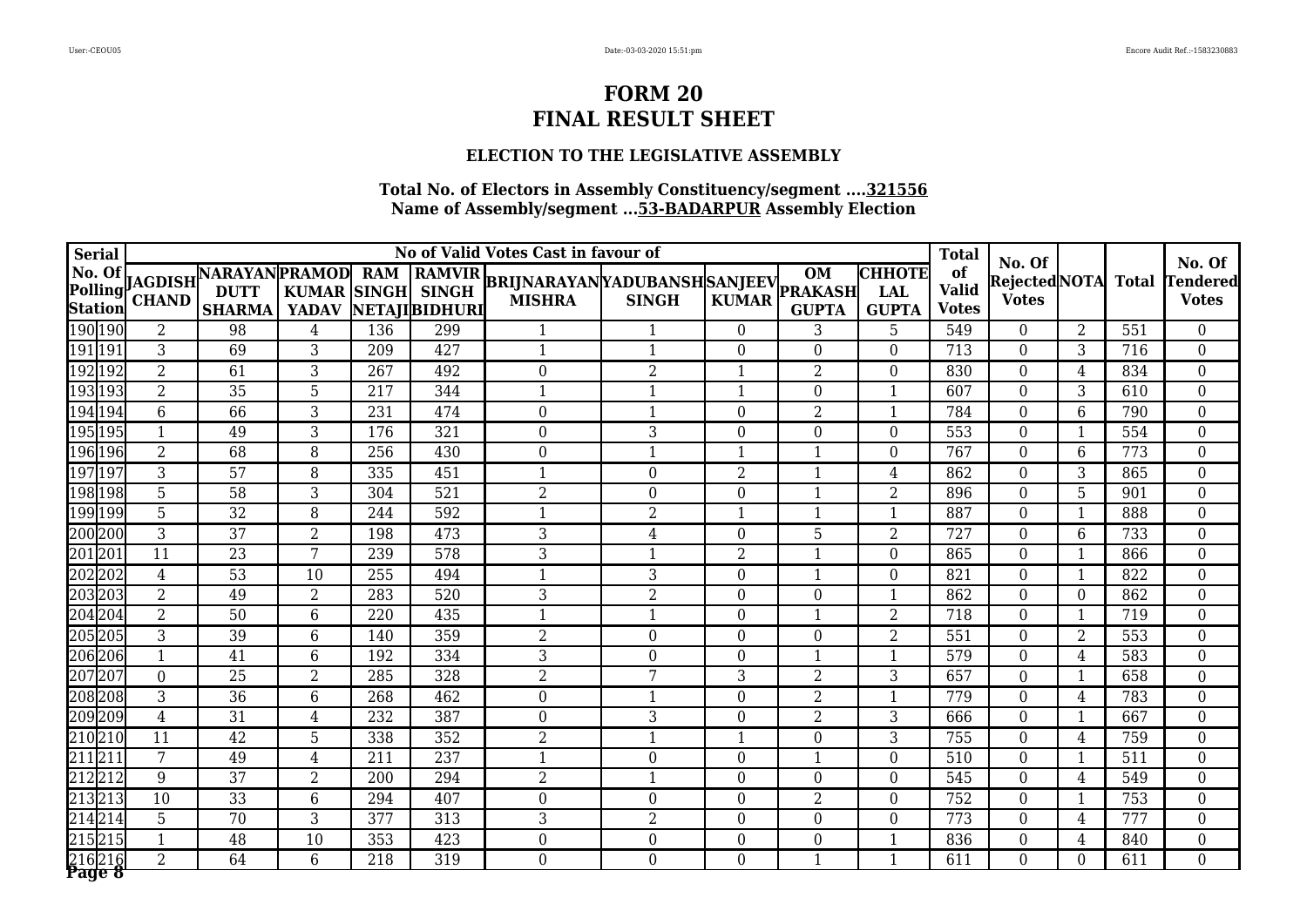### **ELECTION TO THE LEGISLATIVE ASSEMBLY**

|        | <b>Serial</b>    |                  |                                                                             |                 |                            |               | No of Valid Votes Cast in favour of                   |                  |                |                                             |                                             | <b>Total</b>                       |                                        |                |                  |                                           |
|--------|------------------|------------------|-----------------------------------------------------------------------------|-----------------|----------------------------|---------------|-------------------------------------------------------|------------------|----------------|---------------------------------------------|---------------------------------------------|------------------------------------|----------------------------------------|----------------|------------------|-------------------------------------------|
|        | <b>Station</b>   |                  | No. Of AGDISH NARAYAN PRAMOD<br>Polling CHAND SHAPMA VADAV<br><b>SHARMA</b> | <b>YADAV</b>    | <b>RAM</b><br><b>SINGH</b> | NETAJIBIDHURI | RAMVIR BRIJNARAYAN YADUBANSH SANJEEV<br><b>MISHRA</b> | <b>SINGH</b>     | <b>KUMAR</b>   | <b>OM</b><br><b>PRAKASH</b><br><b>GUPTA</b> | <b>СННОТЕ</b><br><b>LAL</b><br><b>GUPTA</b> | of<br><b>Valid</b><br><b>Votes</b> | No. Of<br>RejectedNOTA<br><b>Votes</b> |                | <b>Total</b>     | No. Of<br><b>Tendered</b><br><b>Votes</b> |
| 217217 |                  | 3                | $\overline{28}$                                                             | 9               | 327                        | 400           | $\overline{2}$                                        | $\overline{0}$   |                | 3                                           | $\overline{3}$                              | 776                                | $\Omega$                               | 4              | 780              | $\overline{0}$                            |
|        | 218218           | $\overline{4}$   | 17                                                                          | 2               | 271                        | 288           | $\overline{2}$                                        | $\boldsymbol{0}$ | $\Omega$       | $\mathbf{0}$                                | $\overline{2}$                              | 586                                | $\overline{0}$                         |                | 587              | $\overline{0}$                            |
|        | 219219           | $\mathbf{1}$     | 30                                                                          | 12              | 471                        | 348           | $\mathbf{1}$                                          | $\overline{2}$   | $\overline{0}$ | $\mathbf{1}$                                | $\mathbf{1}$                                | 867                                | $\overline{0}$                         | $\overline{2}$ | 869              | $\overline{0}$                            |
|        | 220220           | $\overline{4}$   | 41                                                                          | 5               | 461                        | 396           | $\boldsymbol{0}$                                      | 2                | $\Omega$       | 3                                           | $\mathbf{1}$                                | 913                                | $\Omega$                               | $\overline{2}$ | 915              | $\overline{0}$                            |
| 221221 |                  | 6                | 41                                                                          | 2               | 313                        | 343           | $\mathbf{1}$                                          | 1                | $\Omega$       | $\theta$                                    | 0                                           | 707                                | $\Omega$                               | 3              | 710              | $\boldsymbol{0}$                          |
| 222222 |                  | $\overline{5}$   | $\overline{25}$                                                             | $\overline{12}$ | 346                        | 361           | $\mathbf{1}$                                          | 3                | 1              | $\mathbf{0}$                                | $\mathbf{1}$                                | 755                                | $\Omega$                               | 1              | 756              | $\overline{0}$                            |
|        | 223223           | $\mathbf{1}$     | 29                                                                          | 3               | 301                        | 334           | 2                                                     | $\overline{0}$   | $\Omega$       | $\mathbf{1}$                                | $\mathbf{1}$                                | 672                                | $\Omega$                               | 5              | 677              | $\overline{0}$                            |
|        | 224224           | 11               | $\overline{18}$                                                             | 7               | 457                        | 472           | $\overline{2}$                                        | $\mathbf{1}$     | 2              | $\theta$                                    | $\mathbf{1}$                                | 971                                | $\Omega$                               | $\overline{2}$ | 973              | $\overline{0}$                            |
| 225225 |                  | $\overline{5}$   | $\overline{18}$                                                             | 7               | 391                        | 380           | $\mathbf{1}$                                          | $\overline{0}$   | $\overline{2}$ | $\overline{2}$                              | $\overline{4}$                              | 810                                | $\overline{0}$                         | $\overline{4}$ | 814              | $\overline{0}$                            |
|        | 226226           | $\overline{4}$   | 15                                                                          | $\mathbf{1}$    | 386                        | 437           | $\boldsymbol{2}$                                      | 3                | 3              | $\boldsymbol{0}$                            | 3                                           | 854                                | $\overline{0}$                         | $\mathbf{1}$   | 855              | $\overline{0}$                            |
| 227227 |                  | $\overline{4}$   | 37                                                                          | 3               | 250                        | 348           | 3                                                     | $\overline{2}$   | $\Omega$       | $\mathbf{1}$                                | $\mathbf{1}$                                | 649                                | $\overline{0}$                         | $\overline{2}$ | 651              | $\overline{0}$                            |
|        | 228 228          | 4                | 46                                                                          | 8               | 301                        | 363           | $\mathbf{1}$                                          | 1                |                | $\overline{2}$                              | $\mathbf{1}$                                | $\overline{728}$                   | $\Omega$                               | 3              | 731              | $\boldsymbol{0}$                          |
|        | 229229           | $\overline{4}$   | 40                                                                          | 5               | 299                        | 383           | 3                                                     | $\mathbf 1$      | $\overline{2}$ | $\mathbf{1}$                                | $\boldsymbol{0}$                            | 738                                | $\Omega$                               | 4              | 742              | $\overline{0}$                            |
|        | 230230           | $\overline{2}$   | 38                                                                          | 8               | 253                        | 414           | 1                                                     | $\mathbf{1}$     | $\Omega$       | -1                                          | $\mathbf{1}$                                | 719                                | $\Omega$                               | 3              | 722              | $\overline{0}$                            |
|        | 231231           | $\boldsymbol{0}$ | $\overline{33}$                                                             | 7               | $\overline{243}$           | 417           | $\overline{3}$                                        | $\mathbf{1}$     | $\overline{2}$ |                                             | $\boldsymbol{0}$                            | 707                                | $\Omega$                               | 7              | 714              | $\overline{0}$                            |
| 232232 |                  | $\overline{4}$   | 48                                                                          | 10              | 299                        | 414           | 1                                                     |                  |                |                                             | 1                                           | 780                                | $\Omega$                               |                | 781              | $\boldsymbol{0}$                          |
|        | 233 233          | $\overline{3}$   | $\overline{59}$                                                             | $\overline{10}$ | 233                        | 417           | $\boldsymbol{0}$                                      | $\mathbf{1}$     |                | $\mathbf{1}$                                | $\boldsymbol{0}$                            | $\overline{725}$                   | $\overline{0}$                         | 1              | $\overline{726}$ | $\overline{0}$                            |
|        | 234 234          | $\mathbf{1}$     | 49                                                                          | $\overline{2}$  | 232                        | 399           | $\boldsymbol{0}$                                      | $\mathbf{1}$     | $\overline{2}$ | $\theta$                                    | $\boldsymbol{0}$                            | 686                                | $\overline{0}$                         | $\mathbf{3}$   | 689              | $\overline{0}$                            |
|        | 235235           | $\mathbf{1}$     | $\overline{38}$                                                             | 4               | 223                        | 400           | $\mathbf{1}$                                          | $\overline{0}$   | $\Omega$       | $\Omega$                                    | $\mathbf{1}$                                | 668                                | $\Omega$                               | $\overline{2}$ | 670              | $\overline{0}$                            |
|        | 236236           | 1                | $\overline{73}$                                                             | 15              | 300                        | 485           | $\boldsymbol{0}$                                      | 1                | $\Omega$       |                                             | $\overline{2}$                              | 878                                | $\Omega$                               | 3              | 881              | $\overline{0}$                            |
|        | 237237           | $\mathbf{1}$     | $\overline{52}$                                                             | 6               | 274                        | 401           | $\mathbf{1}$                                          | $\boldsymbol{0}$ | 1              | $\mathbf{1}$                                | $\boldsymbol{0}$                            | 737                                | $\Omega$                               | 3              | 740              | $\overline{0}$                            |
|        | 238238           | $\mathbf{1}$     | 34                                                                          | 2               | 252                        | 421           | $\overline{2}$                                        | $\Omega$         | -1             |                                             | $\boldsymbol{0}$                            | 714                                | $\Omega$                               | 4              | 718              | $\overline{0}$                            |
|        | 239239           | $\overline{5}$   | 40                                                                          | $\overline{10}$ | $\overline{206}$           | 351           | $\overline{2}$                                        | $\overline{0}$   | $\Omega$       | $\Omega$                                    | $\overline{2}$                              | 616                                | $\Omega$                               | 4              | 620              | $\overline{0}$                            |
|        | 240240           | 1                | 49                                                                          | $\overline{2}$  | 257                        | 366           | $\mathbf{1}$                                          | $\mathbf{1}$     |                | $\theta$                                    | $\mathbf{1}$                                | 679                                | $\Omega$                               | 9              | 688              | $\overline{0}$                            |
| 241241 |                  | $\overline{2}$   | $\overline{28}$                                                             | 5               | 251                        | 339           | $\mathbf{1}$                                          | $\boldsymbol{0}$ | $\overline{0}$ | $\theta$                                    | $\boldsymbol{0}$                            | 626                                | $\overline{0}$                         | 1              | 627              | $\overline{0}$                            |
|        | 242 242          | $\mathbf{1}$     | 50                                                                          | 8               | 271                        | 377           | $\boldsymbol{0}$                                      | $\mathbf{1}$     | $\overline{0}$ | $\overline{2}$                              | 3                                           | 713                                | $\Omega$                               | $\overline{2}$ | 715              | $\overline{0}$                            |
|        | 243243<br>Page 9 | $\mathbf{1}$     | 22                                                                          | 9               | 204                        | 331           | $\mathbf{1}$                                          | $\overline{0}$   | 1              | $\overline{\mathbf{1}}$                     | $\mathbf{0}$                                | 570                                | $\Omega$                               | $\mathbf{1}$   | 571              | $\overline{0}$                            |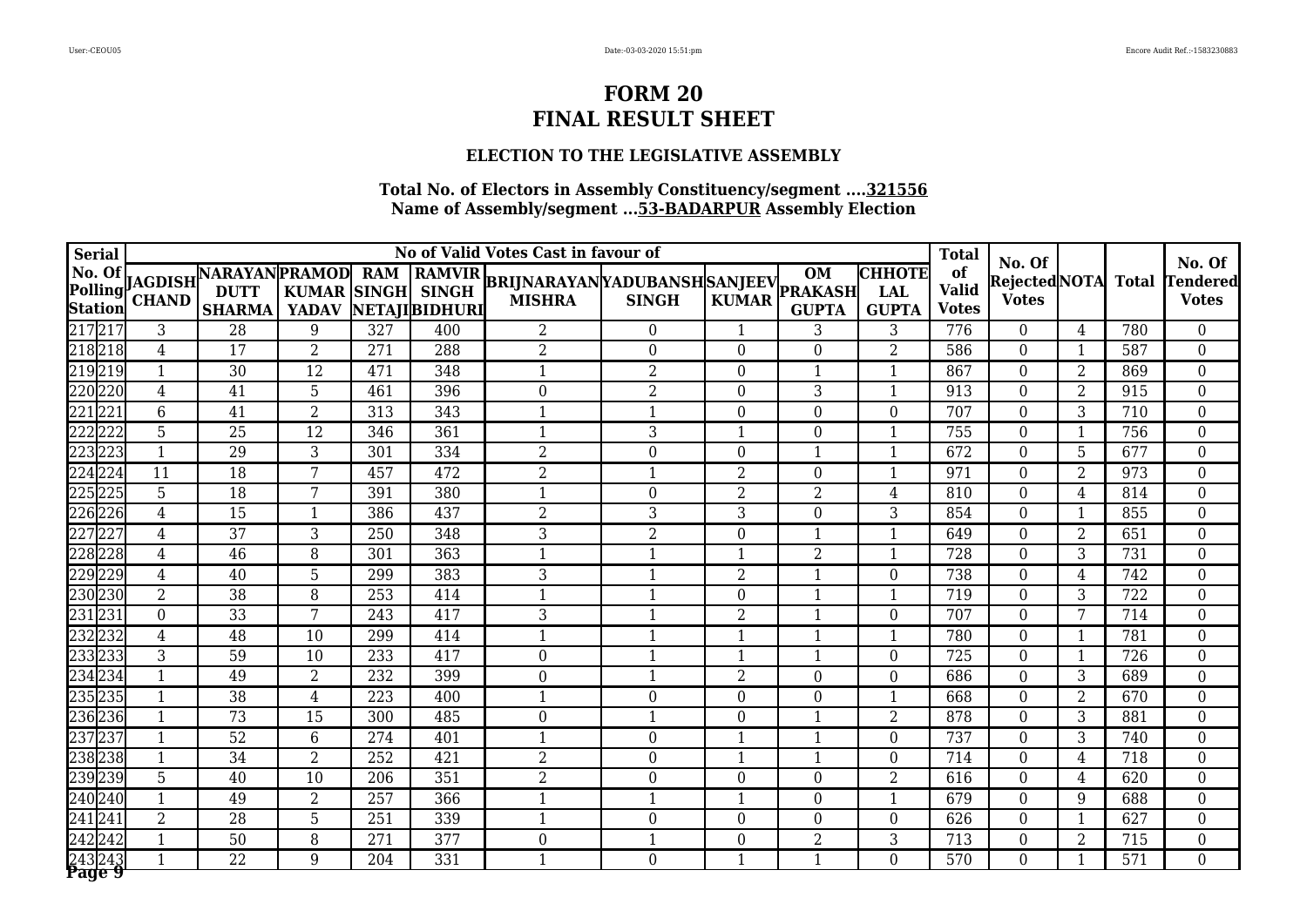### **ELECTION TO THE LEGISLATIVE ASSEMBLY**

| <b>Serial</b>                                                                                                                  |                |                                                                                                                                                                 |                          |                  |                  | No of Valid Votes Cast in favour of                               |                  |                |                  |                                      | <b>Total</b>                       | No. Of                             |                |            |                                          |
|--------------------------------------------------------------------------------------------------------------------------------|----------------|-----------------------------------------------------------------------------------------------------------------------------------------------------------------|--------------------------|------------------|------------------|-------------------------------------------------------------------|------------------|----------------|------------------|--------------------------------------|------------------------------------|------------------------------------|----------------|------------|------------------------------------------|
|                                                                                                                                |                | <b>Serial</b><br>No. Of <b>JAGDISH</b><br>NARAYAN PRAMOD<br>Station CHAND<br>SHARMA YADAV<br>244244 3 44 4<br>245245 4 20 13<br>246246 4 18 7<br>247247 1 29 18 | <b>KUMAR SINGH SINGH</b> |                  | NETAJIBIDHURI    | RAM RAMVIR BRIJNARAYAN YADUBANSH SANJEEV PRAKASH<br><b>MISHRA</b> | <b>SINGH</b>     | <b>KUMAR</b>   | <b>GUPTA</b>     | снноте<br><b>LAL</b><br><b>GUPTA</b> | of<br><b>Valid</b><br><b>Votes</b> | RejectedNOTA Total<br><b>Votes</b> |                |            | No. Of<br><b>endered</b><br><b>Votes</b> |
|                                                                                                                                |                |                                                                                                                                                                 |                          | 288              | 484              | $\overline{0}$                                                    | $\mathbf{0}$     | 1              |                  | $\mathbf{1}$                         | 826                                | $\Omega$                           | 5              | 831        | $\overline{0}$                           |
|                                                                                                                                |                |                                                                                                                                                                 |                          | 296              | 497              | $\mathbf{1}$                                                      | $\boldsymbol{0}$ | $\overline{0}$ | $\boldsymbol{0}$ | $\overline{2}$                       | 833                                | $\theta$                           | 3              | 836        | $\overline{0}$                           |
|                                                                                                                                |                |                                                                                                                                                                 |                          | 273              | 517              | $\overline{4}$                                                    | $\overline{4}$   | 3              | 5                | $\overline{2}$                       | 837                                | $\Omega$                           | 5              | 842        | $\overline{0}$                           |
|                                                                                                                                |                |                                                                                                                                                                 |                          | 322              | 465              | $\mathbf{1}$                                                      | $\mathbf{1}$     | $\Omega$       | $\mathbf{0}$     | $\overline{2}$                       | 839                                | $\Omega$                           | 5              | 844        | $\overline{0}$                           |
| 248 248<br>249 249                                                                                                             | 4              | 26                                                                                                                                                              | 12                       | 304              | 339              | $\mathbf{1}$                                                      | $\overline{2}$   | 1              | $\mathbf{1}$     | $\theta$                             | 690                                | $\theta$                           | $\overline{2}$ | 692        | $\overline{0}$                           |
|                                                                                                                                | $\mathbf{1}$   | 16                                                                                                                                                              | 13                       | 192              | 310              | $\boldsymbol{0}$                                                  | $\mathbf{1}$     | $\mathbf{1}$   | $\mathbf{1}$     | $\mathbf{1}$                         | 536                                | $\Omega$                           | 1              | 537        | $\boldsymbol{0}$                         |
| 250250<br>251251<br>252252<br>252252<br>253255<br>255255<br>255255<br>257257<br>258258<br>259259<br>260260<br>260260<br>261261 | $\mathbf{1}$   | 56                                                                                                                                                              | 5                        | 138              | 437              | $\boldsymbol{0}$                                                  | $\mathbf{1}$     | $\Omega$       | $\theta$         | $\mathbf{0}$                         | 638                                | $\Omega$                           | 4              | 642        | $\boldsymbol{0}$                         |
|                                                                                                                                | 3              | 51                                                                                                                                                              | 11                       | 308              | 518              | $\mathbf{1}$                                                      | $\boldsymbol{0}$ | $\overline{2}$ |                  | $\mathbf{1}$                         | 896                                | $\Omega$                           | 5              | 901        | $\overline{0}$                           |
|                                                                                                                                | $\mathbf{1}$   | $\overline{20}$                                                                                                                                                 | $\overline{2}$           | 139              | 143              | $\boldsymbol{0}$                                                  | $\boldsymbol{0}$ | $\Omega$       | $\mathbf{1}$     | $\theta$                             | 306                                | $\Omega$                           | $\Omega$       | 306        | $\boldsymbol{0}$                         |
|                                                                                                                                | 6              | 62                                                                                                                                                              | $\overline{2}$           | 265              | 469              | $\mathfrak{Z}$                                                    | $\overline{4}$   | $\mathbf 1$    | $\theta$         | 1                                    | 813                                | $\theta$                           | -1             | 814        | $\overline{0}$                           |
|                                                                                                                                | $\overline{4}$ | 61                                                                                                                                                              | 6                        | $\overline{203}$ | 397              | $\mathbf{1}$                                                      | $\theta$         | $\Omega$       | $\mathbf{1}$     | $\mathbf{1}$                         | 674                                | $\Omega$                           | $\overline{2}$ | 676        | $\boldsymbol{0}$                         |
|                                                                                                                                | 4              | 29                                                                                                                                                              | 6                        | 372              | 492              | $\theta$                                                          | $\overline{2}$   |                | 3                | $\overline{2}$                       | 911                                | $\Omega$                           | 3              | 914        | $\overline{0}$                           |
|                                                                                                                                | 8              | $\overline{24}$                                                                                                                                                 | $\overline{5}$           | 329              | 380              | $\mathbf{1}$                                                      | $\overline{2}$   | 1              | $\theta$         | $\overline{2}$                       | 752                                | $\Omega$                           |                | 753        | $\overline{0}$                           |
|                                                                                                                                | 8              | 17                                                                                                                                                              | $\theta$                 | 282              | 340              | 5                                                                 | 3                | $\theta$       | $\overline{2}$   | $\overline{2}$                       | 659                                | $\Omega$                           | -1             | 660        | $\boldsymbol{0}$                         |
|                                                                                                                                | 3              | 19                                                                                                                                                              | 6                        | 257              | $\overline{372}$ | $\boldsymbol{0}$                                                  | 3                | $\mathbf 1$    | $\mathbf{1}$     | 1                                    | 663                                | $\Omega$                           | 5              | 668        | $\boldsymbol{0}$                         |
|                                                                                                                                | $6\,$          | 29                                                                                                                                                              | 8                        | 253              | 427              | $\overline{4}$                                                    | $\overline{2}$   | -1             | $\boldsymbol{0}$ | 1                                    | 731                                | $\Omega$                           | $\Omega$       | 731        | $\overline{0}$                           |
|                                                                                                                                | 7              | 44                                                                                                                                                              | 8                        | 199              | 379              | $\mathbf{1}$                                                      | $\mathbf{1}$     | $\theta$       | $\overline{2}$   |                                      | 642                                | $\overline{0}$                     | 4              | 646        | $\overline{0}$                           |
|                                                                                                                                | $\overline{5}$ | $\overline{36}$                                                                                                                                                 | 5                        | 269              | 364              | $\boldsymbol{0}$                                                  | $\overline{3}$   | $\theta$       | $\boldsymbol{0}$ | $\boldsymbol{0}$                     | 682                                | $\theta$                           | $\overline{2}$ | 684        | $\overline{0}$                           |
| 262262                                                                                                                         | 3              | $\overline{39}$                                                                                                                                                 | $\overline{10}$          | 334              | 474              | $\overline{2}$                                                    | $\boldsymbol{0}$ | 1              | $\boldsymbol{0}$ | $\boldsymbol{0}$                     | 863                                | $\theta$                           | 4              | 867        | $\overline{0}$                           |
| <b>Total</b><br><b>EVM</b><br><b>Votes</b>                                                                                     | 683            | 10414                                                                                                                                                           | 1610                     | 86286            | 89972            | 318                                                               | 361              | 222            | 260              | 370                                  | 190496                             | $\mathbf{0}$                       |                | 745 191241 | $\bf{0}$                                 |
| Total<br>Postal<br><b>Ballot</b><br><b>Votes</b>                                                                               | $\mathbf{0}$   | 22                                                                                                                                                              | 5                        | 77               | 110              | $\boldsymbol{0}$                                                  | $\boldsymbol{0}$ | $\Omega$       | $\boldsymbol{0}$ | $\boldsymbol{0}$                     | 214                                | 80                                 | 5              | 299        | 0                                        |